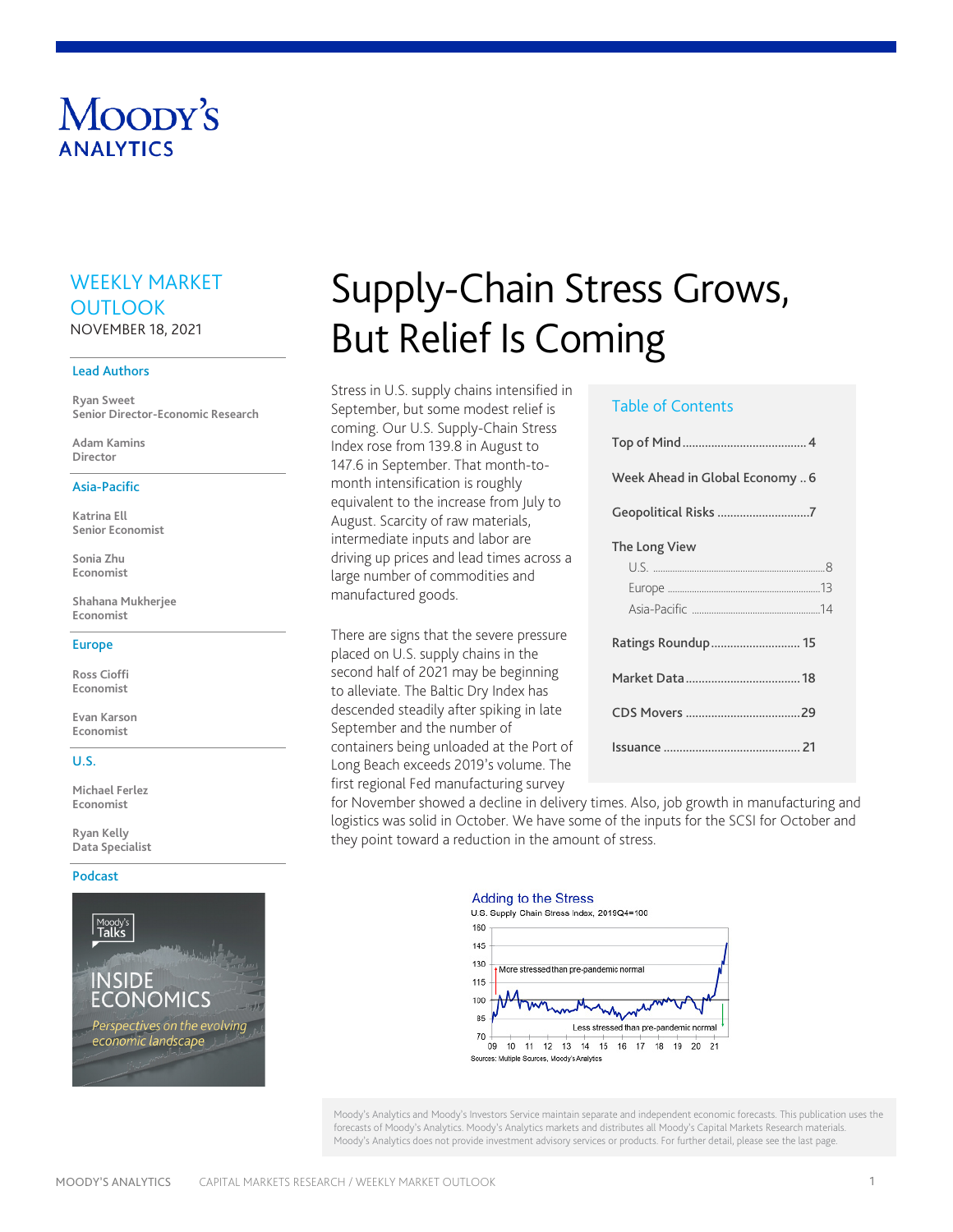#### Supply-chain issues are juicing inflation

The stress in U.S. supply chains is adding a lot to inflation, but this will pass. It sets up a significant bout of disinflationary pressures in the second half of next year or early 2023. Therefore, we expect that ongoing supply-chain disruptions will raise the prices of some goods even further, translating into higher headline and core inflation than in previous baselines into early next year. However, declines in durable-goods prices are likely to drive inflation lower next year, more than offsetting a sharp acceleration in shelter inflation.

Something that isn't getting enough attention is the sheer amount by which supply-chain stress is boosting the U.S. consumer price index. Building on our prior work estimating the reopening effect on the CPI, we created a supply-chain constrained CPI. The components included are:

- New vehicles
- Used cars and trucks
- Motor vehicle parts and equipment
- Motor vehicle maintenance and repair
- Video and audio
- Sporting goods
- Furniture and bedding

In October, our supply-chain constrained CPI added 1.6 percentage points to year-over-year growth in the headline CPI and has boosted it by at least a full percentage point since April. Therefore, absent stress in the U.S. supply chain, year-over-year growth in the CPI in October would have been 4.6%, still the strongest since 2008 when energy prices were spiking. Higher global energy prices, which have been proven to have a temporary effect on the CPI, added 2.2 percentage points to year-over-year growth in the CPI in October. Excluding supply-chain constrained components and energy, the CPI would have been up only 2.4% and near the Fed's 2% objective.

# **Supply Chain Issues Boosting CPI**

Contribution to y/y growth in U.S. CPI, ppt



We acknowledge that if you exclude enough, one can get any growth in the CPI that they want. However, this time is different as the supply-and-demand shocks caused by the pandemic highlight the importance of decomposing what is driving fluctuations in the CPI—and currently, they are flashing that inflationary pressures are transitory.

The correlation coefficient between the year-to-year difference in our SCSI and the contribution to year-overyear growth in the CPI from the supply-chain constrained components is 0.66. Correlation doesn't imply causation. Therefore, we used Granger causality tests and found a causal relationship with no lags—one month and two months. The causal relationship runs in both directions. For example, supply-chain stress creates changes in the contribution to the CPI from supply-chain constrained components and vice-versa.

#### A potential tangled web

Though we don't have a crystal ball, this recovery could be cut short by inventory imbalances, financial imbalances and/or fiscal tightening. The outcome of the midterm elections will help assess the risks of a sudden shift toward fiscal austerity, but the most likely outcome is political gridlock, which isn't recessionary. Financial markets are overly supportive for the economy, but the hit to GDP from of a sudden tightening in financial market conditions, when the economy is growing 4%, 5% or 6%, is less concerning.

The catalyst for the next recession might be an inventory correction. Current supply-chain disruptions are making it difficult for businesses to manage their inventories. Therefore, it's possible that businesses get caught with excess inventories in a couple of years, after they over-order today to compensate for the delays. This has caused recessions in the past and is a symptom of a boom-bust cycle.

Manufacturers' unfilled orders have been climbing more quickly lately than they have after each of the past few recessions. Also, the pandemic hasn't repealed either the law of demand or supply, and the supply response could set up for a recession in a couple of years.

The law of supply states that, all other factors being equal, as the price of a good or service increases, the quantity of goods or services that suppliers offer will increase, and vice versa. The pandemic potentially puts the law of supply on steroids as businesses overbook now in anticipation of sustained higher prices, but volatility of both consumer and producer prices has moderated recently.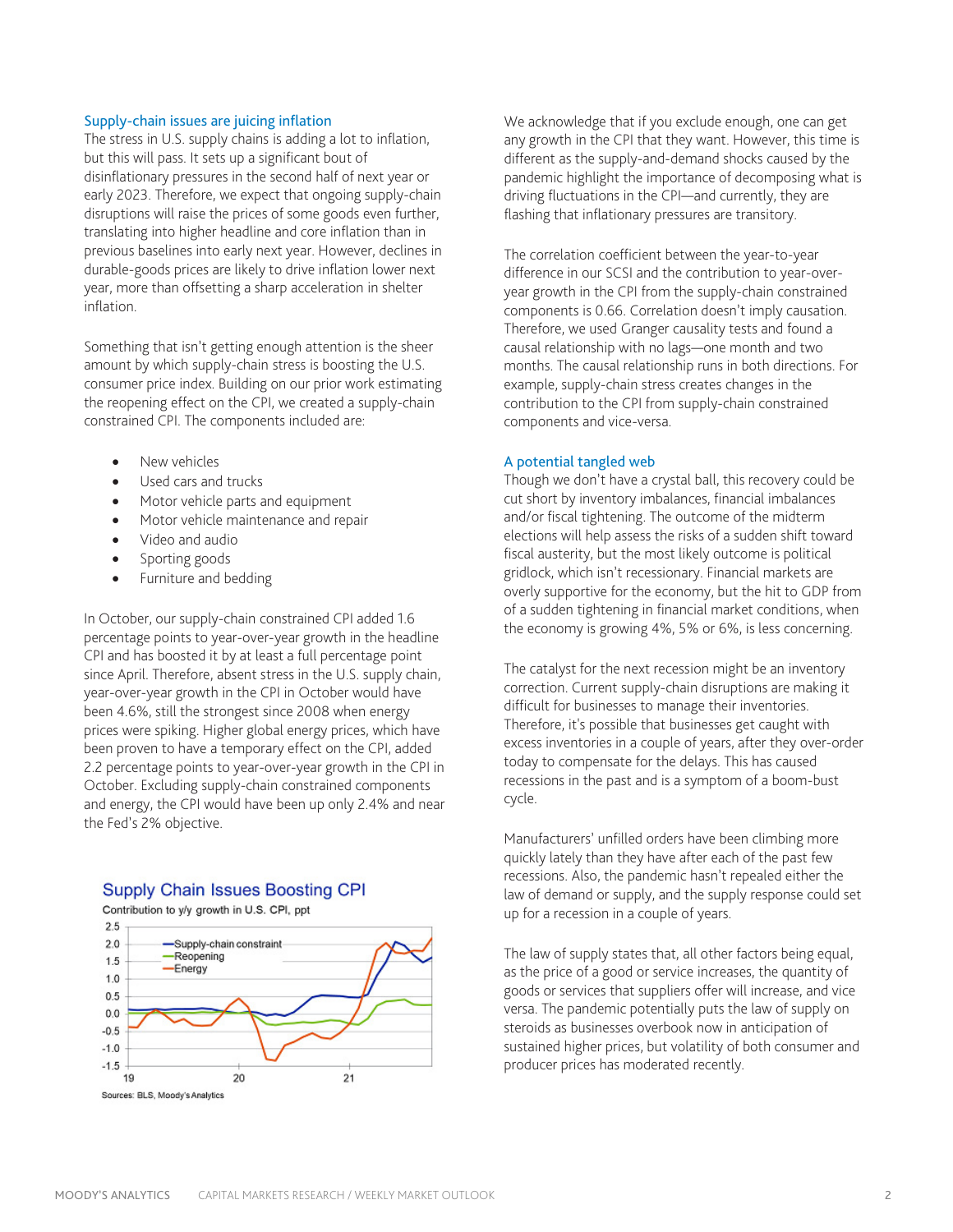#### **Volatility in Prices Climbs**



The volatility in consumer and producer prices today could set the stage for the Cobweb theorem, which normally plagues agriculture, to impact other industries. The cobweb model describes cyclical supply and demand in markets where the amount of supply tends to be determined before prices are fully observed. This has typically applied to agriculture as farmers need to decide what crop and how much to produce before the market price is set. This agricultural model applies to an economy emerging from a pandemic, where there is uncertainty that today's prices will hold in a few months and the effect will be mitigated or magnified by the price elasticity of demand.

#### A Potential Tangled Web



Source: Moody's Analytics

Volatility in prices will lead to mistakes, either in over- or under-building inventories. We looked at the five-year rolling correlation between the contribution of each component to GDP and total GDP growth. This is then multiplied by the five-year rolling standard deviation of the components' contribution to GDP divided by the rolling standard deviation in GDP growth.



This would imply that inventories are contributing little to the volatility in GDP growth. But, if we cut the sample down to the past two years to include the pandemic, inventories are contributing more to the volatility of GDP growth. This isn't surprising, but as we learned in the third quarter, inventories can make the difference between a positive, flat or negative GDP print.

All told, we're not on recession watch, but with a large number of industries experiencing volatility in prices and supply-chain issues, it is possible that mistakes will be made, and a sudden inventory recession could occur. It's a web the pandemic has weaved.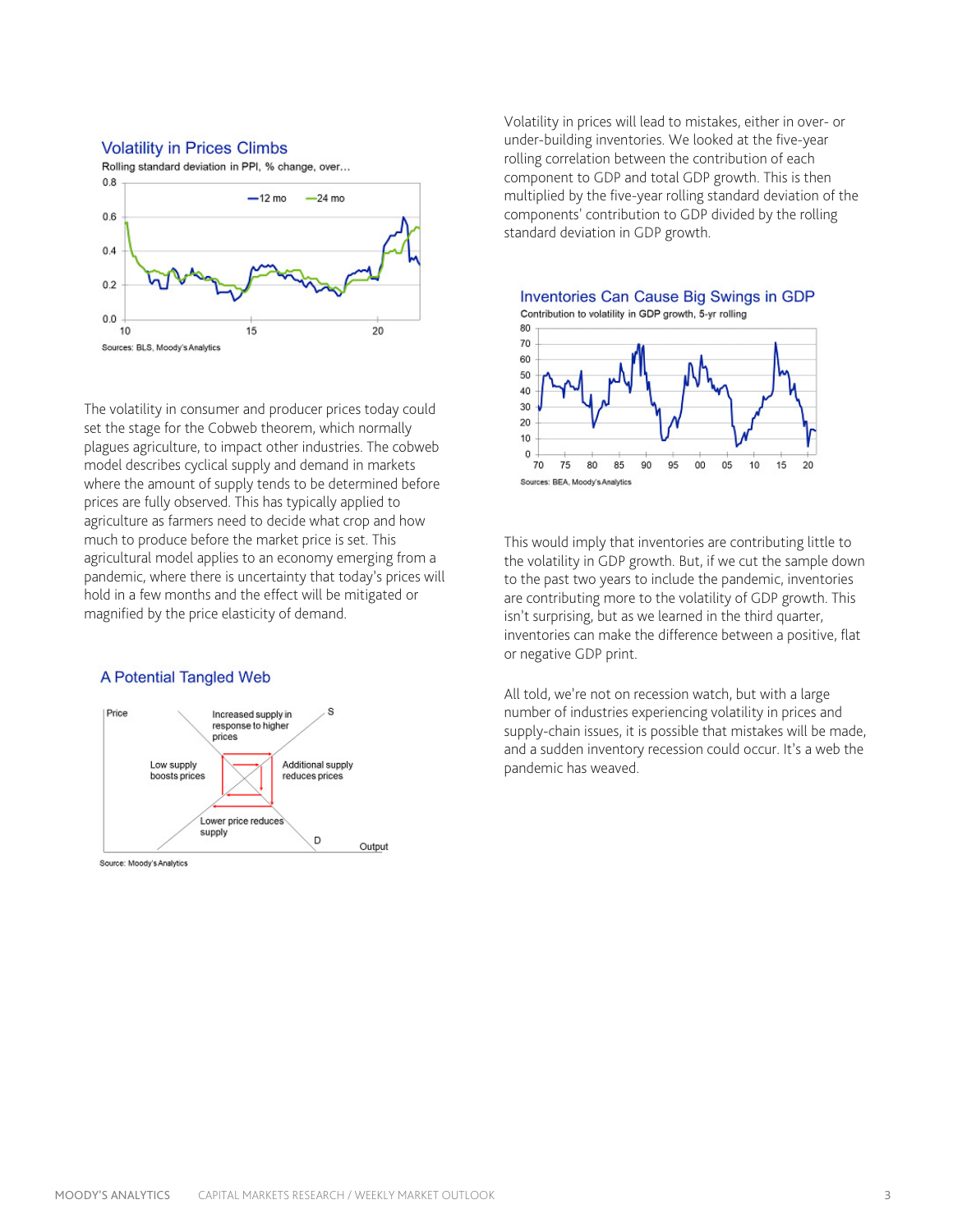### TOP OF MIND

# Perspective on U.S. Regional Inflation

#### BY ADAM KAMINS

Cost pressures are mounting everywhere, but just as the pandemic did not affect all regions equally, inflation also differs depending on where one looks. As concerns mount, data on consumer prices for regions and metro areas provide a glimpse into where rising costs are causing the most pain and where less pronounced increases represent a silver lining.

Other metrics also provide a glimpse into what is behind regional differences. Though supply-chain issues are affecting all corners of the U.S., divergent demand pictures may be a more important determinant of regional variation.

#### Consumer prices by region

Last week's release of the [October Consumer Price Index](https://www.economy.com/economicview/indicator/usa_cpi/0534D91E-1356-486C-B25D-1ECC707D5AB6/United-States-Consumer-Price-Index) amplified concerns about rising prices, revealing more pronounced increases than initially expected. But the extent to which those concerns are warranted varies somewhat across the U.S. To see this, we compared the urban CPI for all items across the four census regions for which the Bureau of Labor Statistics reports data. Over the past year, costs have risen at a nearly identical clip in the South and Midwest, tracking about 40 basis points above the national rate. The West is lower, and the Northeast is far behind the rest of the pack.

This pattern partly persists when controlling for the low starting point associated with the Northeast and West, since both regions struggled more last year. Relying instead on a two-year annualized growth rate puts the West about in line with the rest of the nation. But the Northeast also stands out as remaining well below the rest of the nation.



Northeast Price Pressures Are Muted Consumer price index, Jul-Oct avg, annualized % chg

This pattern partially reflects weaker demand creating less upward price pressure in portions of the Northeast. Historical out-migration was exacerbated by the impact of the pandemic on big cities, shrinking the pool of consumers just enough to make inflation a bit less potent. Yet it is worth noting that this still means stronger price growth than at any point in the past decade and a half, compared with the most intense pressures in the three decades for the U.S. as a whole.

#### Metro area differences

More detailed data for 21 metro areas are also published either monthly or every other month. Taking an average over the preceding four months to put areas on a relatively equal footing reveals clear patterns driving broader regional differences.

As expected, Northeast metro areas line the bottom of the list for price growth. To varying degrees, Boston, New York City, and Washington DC have all experienced well belowaverage inflation. This is mirrored by the pattern in San Francisco, where price gains are far less pronounced than elsewhere.

These patterns reflect reduced daytime population in each area's urban core, whether caused by out-migration or the continued prevalence of remote-work arrangements. As a result, demand for consumer services and housing remains depressed, keeping a lid on price gains. Combine this with subpar consumer confidence, particularly in the Mid-Atlantic and along the Pacific Coast, and there is simply not as much pricing power for firms in those regions.

The fastest growth, on the other hand, is taking place in Atlanta, Riverside CA and St. Louis. This holds whether looking at one- or two-year growth. Each metro area has leveraged a cost advantage to attract some workers and firms from more expensive and land-constrained cities.

Robust demand growth alongside supply-chain issues appear to underlie major regional differences in cost indexes. In fact, the correlation between per capita net domestic migration and CPI growth is highly positive. Atlanta and Riverside, for example, are magnets for new residents, while out-migration from large, expensive coastal economies has kept a lid on demand.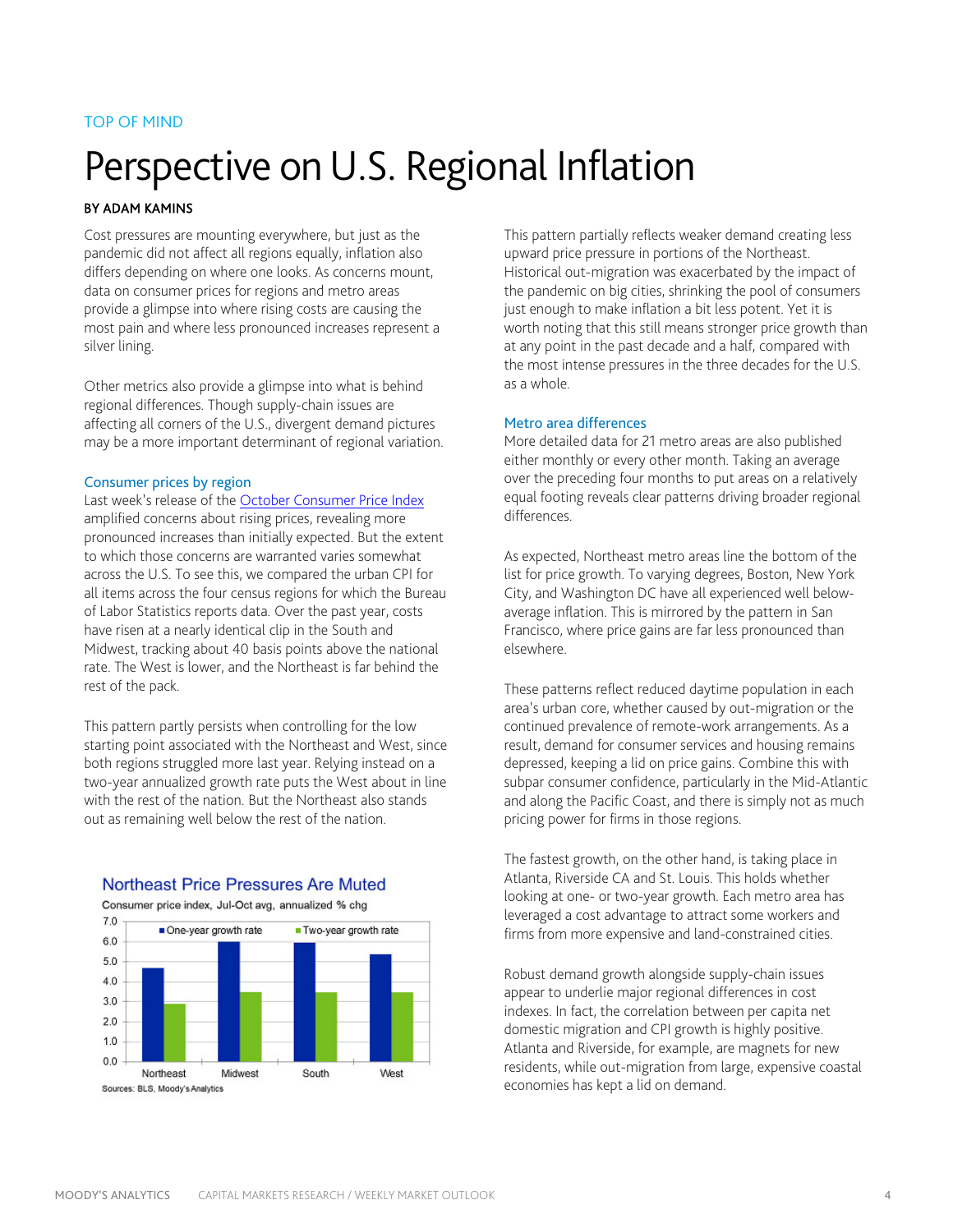

Net domestic migration share (X) vs. CPI, Jul-Oct avg, ann, % (Y)



Similarly, overall affordability is also playing a role. Median single-family house prices and the housing affordability index, which looks at the ratio of income to house prices, are both strongly predictive of recent results, with the priciest markets experiencing the least severe cost increases.

While part of this may simply reflect a higher starting point holding back growth rates, the trend of out-migration from cities suggests that there is more at play. In fact, with places like Boston and San Francisco seeing far less significant price growth than most of their peers, ever-so-slight convergence in regional cost profiles may be emerging. Although global economies along the coasts will remain far more expensive than their peers for many decades, even a slightly narrower gap could eventually help stem the tide of residents fleeing to less expensive pastures.

#### The supply side

While demand is acting as a key regional differentiator, there is also a question of whether the supply-chain issues driving price gains differ meaningfully across regions. To answer this, we compared five regional Federal Reserve manufacturing surveys. The five banks to conduct such a survey—Boston, Dallas, Kansas City, New York and Richmond—all show how pervasive disruptions are.

As of October, the delivery time indexes in Kansas City and New York were at all-time highs, reflecting the largest-ever increases in share of respondents indicating that times are getting longer, spanning a period of at least a couple of decades. In the other three districts, the index has reached an all-time high at some point since spring and remains close to its peak. Each remains far ahead of its average index value from before the pandemic hit, signaling that no area is immune to disruptions, hardly a shocking finding.

Supply Chain Issues Are Ubiquitous

Delivery time index, SA, 3-mo MA, neutral=0



To the extent that one district appears to have been hit a little bit harder, it may be Kansas City. The delivery time index is not only at its all-time high, but it exceeds that of every other region in both its level and change from prepandemic value. The indexes for input costs and prices charged to consumers are also more elevated. This suggests that the district, which mostly comprises the Mountain West—including Colorado and Utah—is feeling the effects of disrupted supply chains a bit more than the rest of the nation.

While one must squint to see these impacts, the composition of different regions matters more when it comes to cost impacts. [Supply-chain stresses](https://www.economy.com/economicview/analysis/386274) are most profoundly affecting areas with a high concentration of manufacturing, exports or both. This may help to explain why the Midwest—despite a demand picture that in many ways resembles that of the Northeast—is experiencing more intense upward price pressures.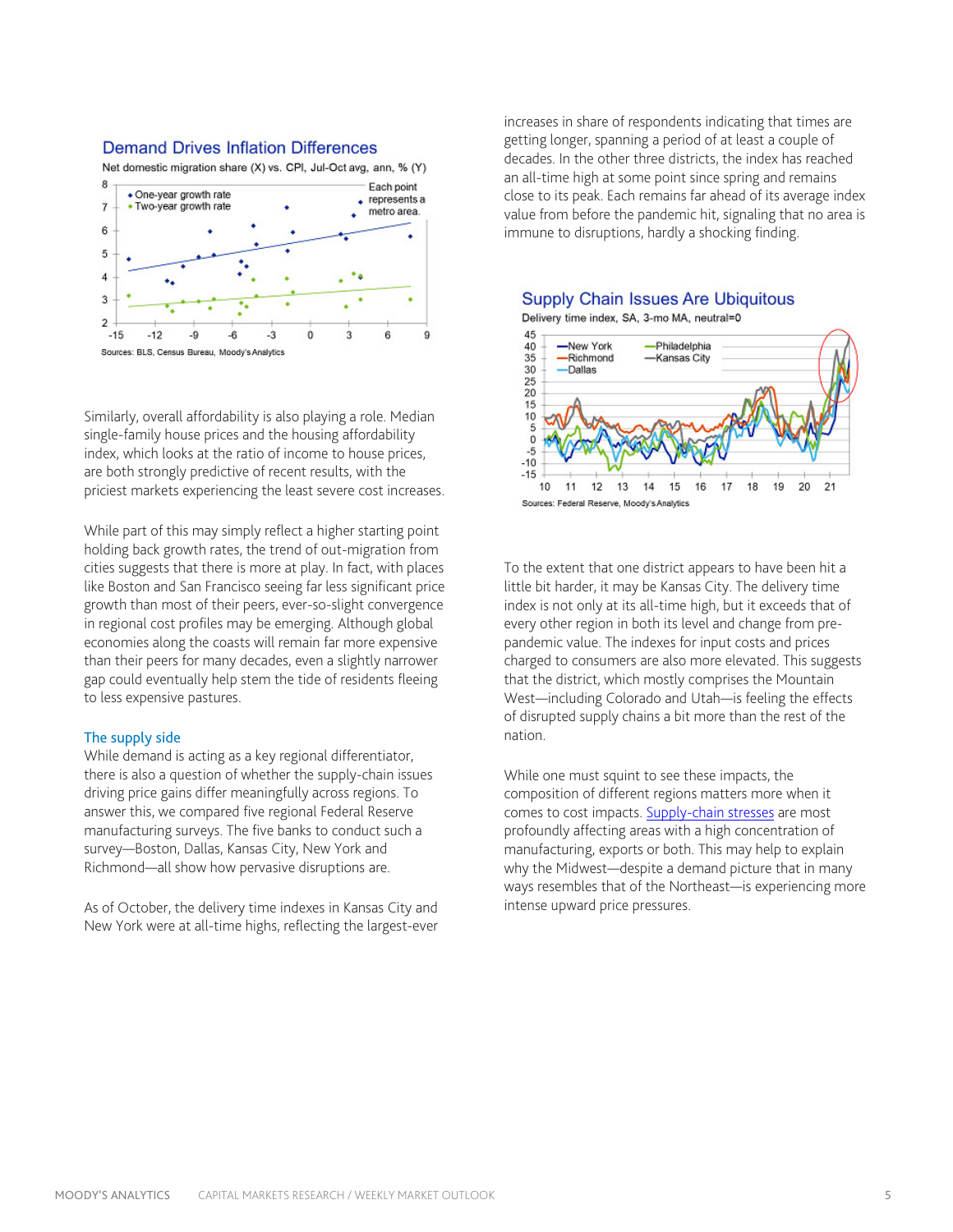# The Week Ahead in the Global Economy

### $U_{\rm S}$

Its another busy week on the U.S. economic data front. Among the key data are existing-home sales, advanced goods trade deficit, nominal personal income, PCE deflators, new-home sales, and revisions to third-quarter GDP. The bulk of the data will be released Wednesday, ahead of the Thanksgiving holiday. The headline and PCE deflator for October will garner a lot of attention because of the heighten concern and risks that inflation remains higher for longer, potentially forcing the Fed's hand. The minutes from the November Federal Open Market Committee meeting will also be released.

There have been media reports that President Biden's decision on who he will nominate as Fed chair is imminent. It appears to be down to current Fed Chairman Jerome Powell and Fed Governor Lael Brainard. Senate Banking Committee Chairman Sherrod Brown said that either would have the votes to be confirmed. Our baseline forecast assumes that Powell is nominated for a second term, but there wouldn't be any significant changes to the baseline if Biden tapped Brainard. She is a little more dovish than Powell but not significantly enough to push our expectation for the timing of the first increase in the target range of the fed funds rate from late 2022 to early 2023.

Though our forecast wouldn't change, market expectations likely would, given the perception that she is more dovish than Powell even though the two have voted the same way since 2014. Therefore, if Biden picks Brainard, odds are markets would reduce the number of rate hikes currently priced in for next year and there could be a little movement in market-based measures of inflation expectations.

#### Europe

We aren't expecting a surprise in Germany's third-quarter GDP estimate due out next week. Real output likely grew 1.8% q/q following a 1.6% increase in the second quarter. The economic recovery proceeded over the summer thanks in large part due to the reopening of consumer services after

lockdowns earlier in the year. Consumer spending, therefore, was likely the driver of growth during the quarter. Germany's industrial economy struggled against global supply shortages, and this will likely show up as falling investments and net exports.

Meanwhile, the number of job seekers in France likely fell to 3.2 million in October from 3.3 million in September. Again, the recovery of the services economy likely supported employment, though there is a possibility that there was some exit from the labor force as well. With COVID-19 infections popping up again in Europe, we are looking at another slow tourism season, and this is going to cool the recovery in the labor market as well.

Finally, Russia's industrial production was likely 6.2% higher in October relative to the same month a year earlier. The year-on-year growth rate likely eased from 6.8% in September. The comparison to last year's low base, due to the pandemic, is charging the year-on growth rate. But Russia's gas and oil exporters likely tracked a good month thanks to the frenzied demand for the goods across Europe and Asia.

#### Asia-Pacific

Central banks in New Zealand and South Korea will further tighten policy settings at their November meetings. The Reserve Bank of New Zealand will lift the Official Cash Rate by 25 basis points to 0.75%, following the early October hike. New Zealand's economy is butting up against capacity constraints and it is appropriate to be dialling back monetary support. The services sector will gain further momentum over 2022 as international borders reopen, lifting the underperforming tourism and education sectors.

The Bank of Korea will hike the policy rate to 1% as it seeks to cool household debt growth as well as heated housing markets. Household consumption has improved in South Korea alongside increased vaccination coverage and reduced movement controls. Exports have been an ongoing strength to the economy, helped by high semiconductor prices amid the global shortage.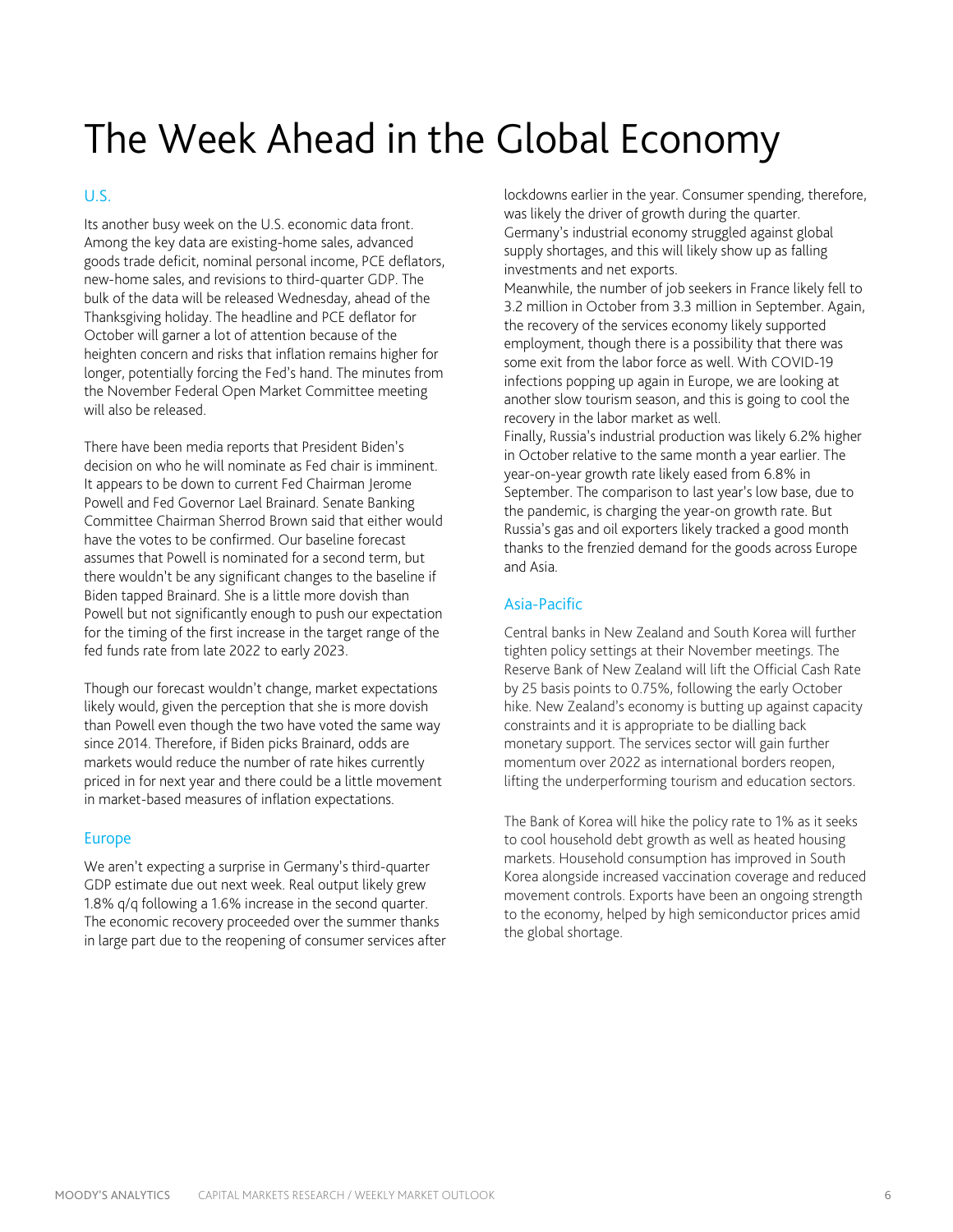# Geopolitical Calendar

| Date         | Country       | Event                                                         | <b>Economic</b><br>Importance | <b>Financial Market Risk</b> |
|--------------|---------------|---------------------------------------------------------------|-------------------------------|------------------------------|
| 21-Nov       | Chile         | Presidential elections                                        | Medium                        | Low                          |
| $21-Nov$     | Venezuela     | Regional and municipal elections                              | Low                           | Low                          |
| 28-Nov       | Honduras      | Presidential, congressional and municipal elections           | Low                           | Low                          |
| Nov/Dec      | <b>WTO</b>    | 12th WTO Ministerial Conference (Nov 30-Dec 3)                | Medium                        | Low                          |
| 19-Dec       | Hong Kong     | Legislative Council elections                                 | Low                           | <b>Medium</b>                |
| 1-Jan-22     | <b>APAC</b>   | Regional Comprehensive Economic Partnership enters into force | Medium                        | Low                          |
| $17$ -Jan-22 | Switzerland   | World Economic Forum annual meeting                           | Medium                        | Low                          |
| 9-Mar-22     | South Korea   | Presidential election                                         | Medium                        | <b>Medium</b>                |
| 27-Mar-22    | Hong Kong     | Chief Executive election                                      | Low                           | Low                          |
| 10-Apr-22    | France        | General elections                                             | Medium                        | <b>Medium</b>                |
| 9-May-22     | Philippines   | Presidential election                                         | Low                           | Low                          |
| 29-May-22    | Colombia      | Presidential elections                                        | Medium                        | Low                          |
| Jun/Jul      | <b>PNG</b>    | National general election                                     | Low                           | Low                          |
| 2-Oct-22     | <b>Brazil</b> | Presidential and congressional elections                      | <b>High</b>                   | <b>Medium</b>                |
| Oct/Nov-22   | China         | National Party Congress                                       | <b>High</b>                   | <b>Medium</b>                |
| 7-Nov-22     | UN            | UN Climate Change Conference 2022 (COP 27)                    | Medium                        | Low                          |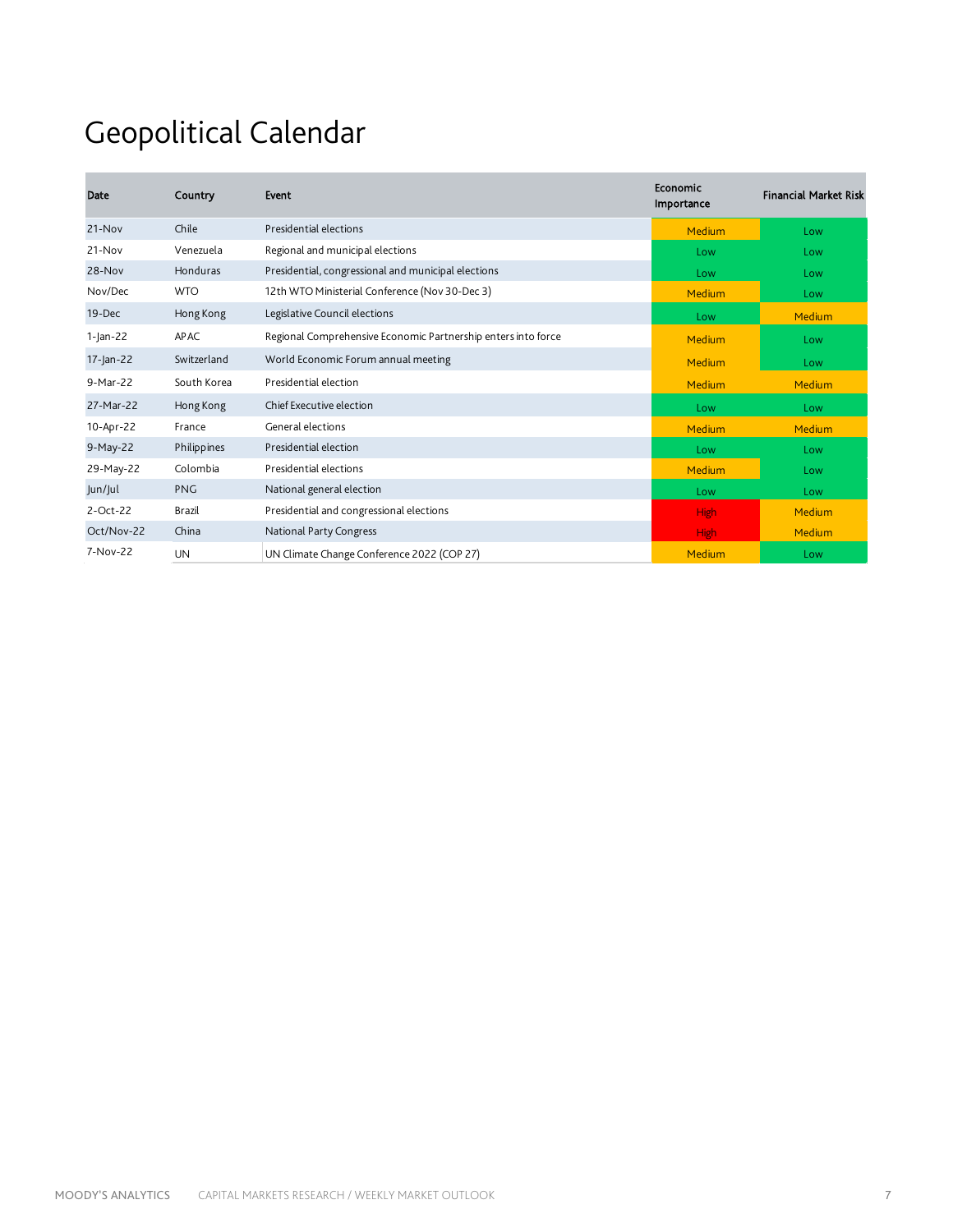# Unemployment Forecast at 4.5% in the Fourth Quarter

#### BY RYAN SWEET

#### CREDIT SPREADS

Moody's long-term average corporate bond spread is 104 basis points, 4 bps wider than at this time last week. This is just below its high over the past 12 months of 105 bps and just above its lowest over the past year of 95 bps. This spread may be no wider than 117 bps by year-end 2021, but the potential for a partial government shutdown and debtlimit crisis could cause some volatility in financial markets at the end of the year. The long-term average industrial corporate bond spread widened from 91 bps last week to 94. This is above the low of 86 bps over the last 12 months.

The long-term investment grade corporate bond spread was 136 basis points, compared with 132 bps at this time last week. The spread is well below its recent high of 150 bps. Investment-grade industrial corporate bond spreads widened 9 bps to 139.

The recent ICE BofA U.S. high-yield option adjusted bond spread of 317 basis points is 9 bps tighter than at this point last week. The Bloomberg Barclays high-yield option adjusted spread widened 16 bps to 296 bps, keeping it within the range seen since the beginning of the second quarter and among the tightest since 2007. The high-yield option adjusted bond spreads approximate what is suggested by the accompanying long-term Baa industrial company bond yield spread but are tighter than that implied by the VIX, which is around 18.

#### **Defaults**

Defaults remain very low. The latest Moody's monthly default report showed the trailing 12-month global speculative-grade default rate came in at 2.14% at the end of October, down from 2.51% in September and the lowest since 2015. The trailing 12-month global speculative-grade default rate fell from 2.59% in September to 2.31% in October.

In light of our expectation of a continued economic recovery and accommodative funding conditions in the coming year, Moody's Credit Transition Model projects that the global default rate will fall to 1.7% at the end of this year. Our model further indicates that the global rate will then stabilize in the 1.6%-1.8% range in the first half of 2022 and gradually rise thereafter, reaching 2.2% by the end of October 2022.

#### U.S. Corporate Bond Issuance

First-quarter 2020's worldwide offerings of corporate bonds revealed annual advances of 14% for IG and 19% for highyield, wherein US\$-denominated offerings increased 45% for IG and grew 12% for high yield.

Second-quarter 2020's worldwide offerings of corporate bonds revealed annual surges of 69% for IG and 32% for high-yield, wherein US\$-denominated offerings increased 142% for IG and grew 45% for high yield.

Third-quarter 2020's worldwide offerings of corporate bonds revealed an annual decline of 6% for IG and an annual advance of 44% for high-yield, wherein US\$ denominated offerings increased 12% for IG and soared upward 56% for high yield.

Fourth-quarter 2020's worldwide offerings of corporate bonds revealed an annual decline of 3% for IG and an annual advance of 8% for high-yield, wherein US\$ denominated offerings increased 16% for IG and 11% for high yield.

First-quarter 2021's worldwide offerings of corporate bonds revealed an annual decline of 4% for IG and an annual advance of 57% for high-yield, wherein US\$-denominated offerings sank 9% for IG and advanced 64% for high yield.

Issuance weakened in the second quarter of 2021 as worldwide offerings of corporate bonds revealed a yearover-year decline of 35% for investment grade. High-yield issuance faired noticeably better in the second quarter.

Issuance softened in the third quarter of 2021 as worldwide offerings of corporate bonds revealed a year-over-year decline of 5% for investment grade. U.S. denominated corporate bond issuance also fell, dropping 16% on a yearago basis. High-yield issuance faired noticeably better in the third quarter.

U.S. dollar denominated investment-grade issuance totaled \$27.9 billion in the latest week, bringing the year-to-date total to \$1.507 trillion. High-yield corporate bond issuance totaled \$16.9 billion, bringing the year-to-date total to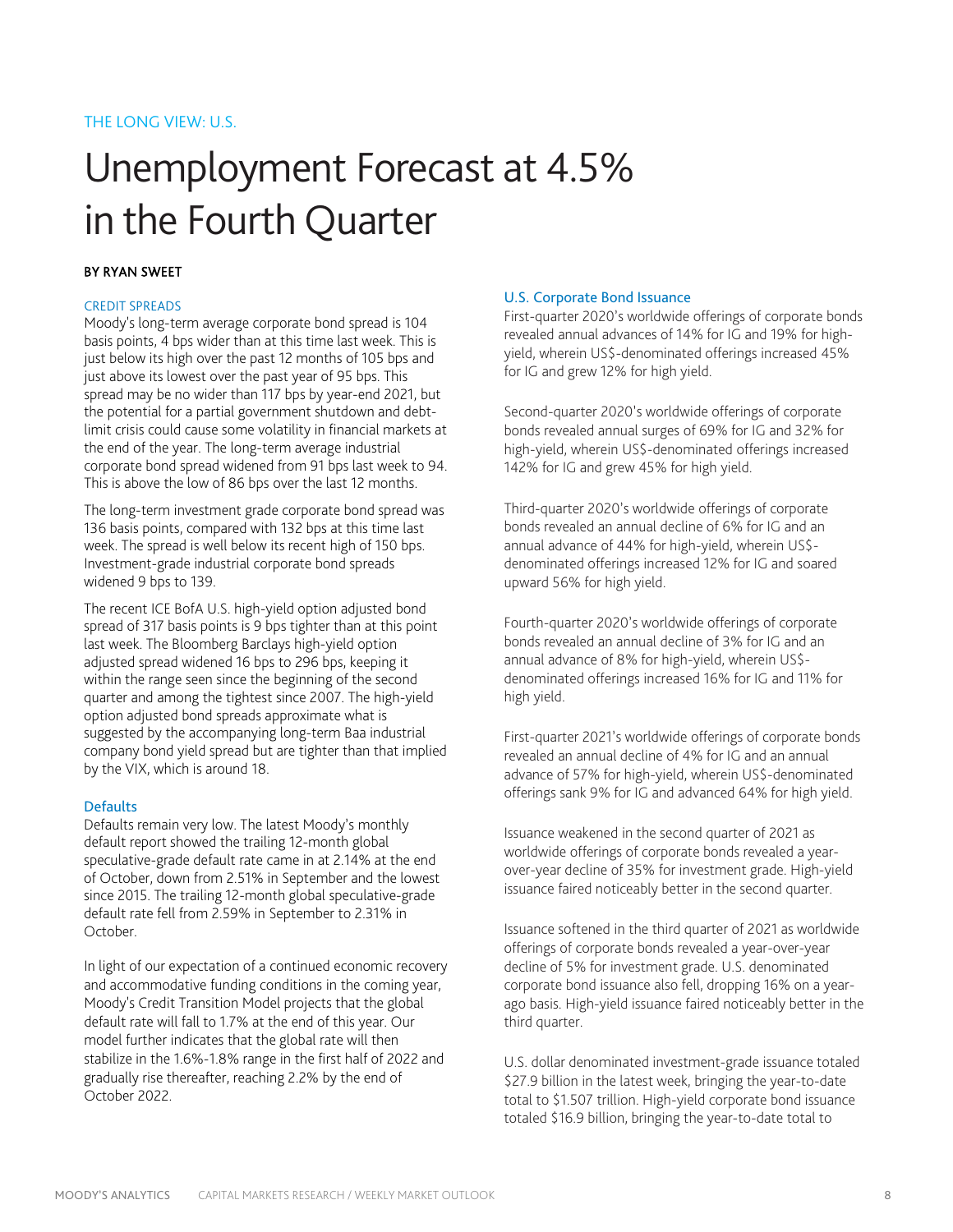\$592.9 billion. High-yield and investment grade issuance will be weaker in 2022.

#### U.S. ECONOMIC OUTLOOK

We made some changes to our November U.S. baseline forecast with the key adjustments including an earlier rate hike by the Fed, a smaller budget reconciliation package, and the assumption that future waves of COVID-19 cut less into growth because of vaccines for those 5 to 11 years old being approved.

Besides the bipartisan infrastructure deal, we're no longer assuming Democrats pass \$2.5 trillion in new spending and tax breaks via budget reconciliation to fund an array of social initiatives. Rather, we anticipate \$1.75 trillion in the November baseline forecast. Of this lower amount, \$555 billion will be for clean-energy funding and climate-change mitigation; \$400 billion in childcare and preschool investments; \$315 billion in healthcare funding; and \$150 billion in housing investments, among others. The reconciliation package will be fully paid for by higher taxes on corporations and wealthy households, as well as the repeal of the Trump administration's prescription drug rebate rule.

Real GDP growth would average 3.2% per annum during Biden's term and 2.2% over the next decade, compared with less than 2.8% and 2.1% per annum if the bipartisan infrastructure deal and the \$1.75 trillion package fail to become law. In terms of employment, under the infrastructure deal and reconciliation package, there are 2.4 million more jobs at the peak of the employment impact by mid-decade, and unemployment is a full percentage point lower. Labor force participation is also higher, although the full boost to participation occurs after the 10-year budget horizon. Finally, consumer price inflation is a few tenths of a percentage point higher next year and in 2023 because of the stronger growth and faster return to full employment. But inflation quickly settles near the Federal Reserve's target of just over 2% per annum.

#### COVID-19 assumptions

We adjusted our epidemiological assumptions to anticipate that total confirmed COVID-19 cases in the U.S. will be 49.12 million, compared with 47.49 million in the October baseline. The seven-day moving average of daily confirmed cases has stabilized recently, which has contributed to the rise in our estimate of confirmed cases.

The date for abatement of the pandemic changed slightly and is now December 19, around a month later than in the prior baseline. Herd resiliency, which is a 65%-or-greater share of the adult population being fully vaccinated or previously infected, was achieved on August 30. The

forecast assumes that COVID-19 will be endemic and seasonal.

There has been some good news recently regarding vaccinations for children, and the discovery of effective therapies that can either prevent or cure infection should further weaken the linkage between COVID-19 infections, consumer confidence, and economic activity. This will likely reduce the future economic costs from waves of COVID-19.

#### Getting its groove back

The Delta variant of COVID-19 weighed more on the economy in the third quarter than previously anticipated, but the economy has begun to bounce back and will end this year on a positive note. The October baseline forecast includes the Bureau of Economic Analysis advance estimate of third-quarter GDP growth, which showed a 2% annualized rate. This was weaker than the 3.4% in the baseline forecast. It was clear that the Delta variant played a significant role along with supply-chain issues. Vehicles subtracted 2 percentage points from third-quarter GDP.

In the November baseline, we nudged our forecast of fourth-quarter GDP growth higher, and we now look for it to rise 6.6% at an annualized rate, compared with 6.2% in the prior baseline. Risk bias, or the difference between our highfrequency GDP model's estimate of fourth-quarter GDP growth and our official forecast, is 1.1 percentage points. Therefore, the risks are that fourth-quarter GDP growth comes in better than we expect.

We finalized the November baseline the same day that the U.S. relaxed its travel restrictions. The relaxed travel restrictions will help services spending and U.S. employment. Employment in scheduled air transportation is still 14% below its pre-pandemic peak. This includes both passenger and freight air transportation.

However, the biggest impact will be in net travel services, and the impact could be immediate because of the release of pent-up demand. Net travel services, or the difference between exports and imported travel, ran a deficit for the first time since the inception of the data in 1999. The deficit occurred as the increase in U.S. travelers abroad noticeably exceeded the inflow of foreign travelers. This gap should close fairly quickly and return to a net surplus early next year.

The relaxing of travel restrictions doesn't alter our near-term forecast for U.S. GDP growth, but it lends a little upside. Returning to a surplus in net travel services would add a few tenths of a percentage point to GDP growth, but it is unlikely that the surplus will return to its pre-pandemic level any time soon.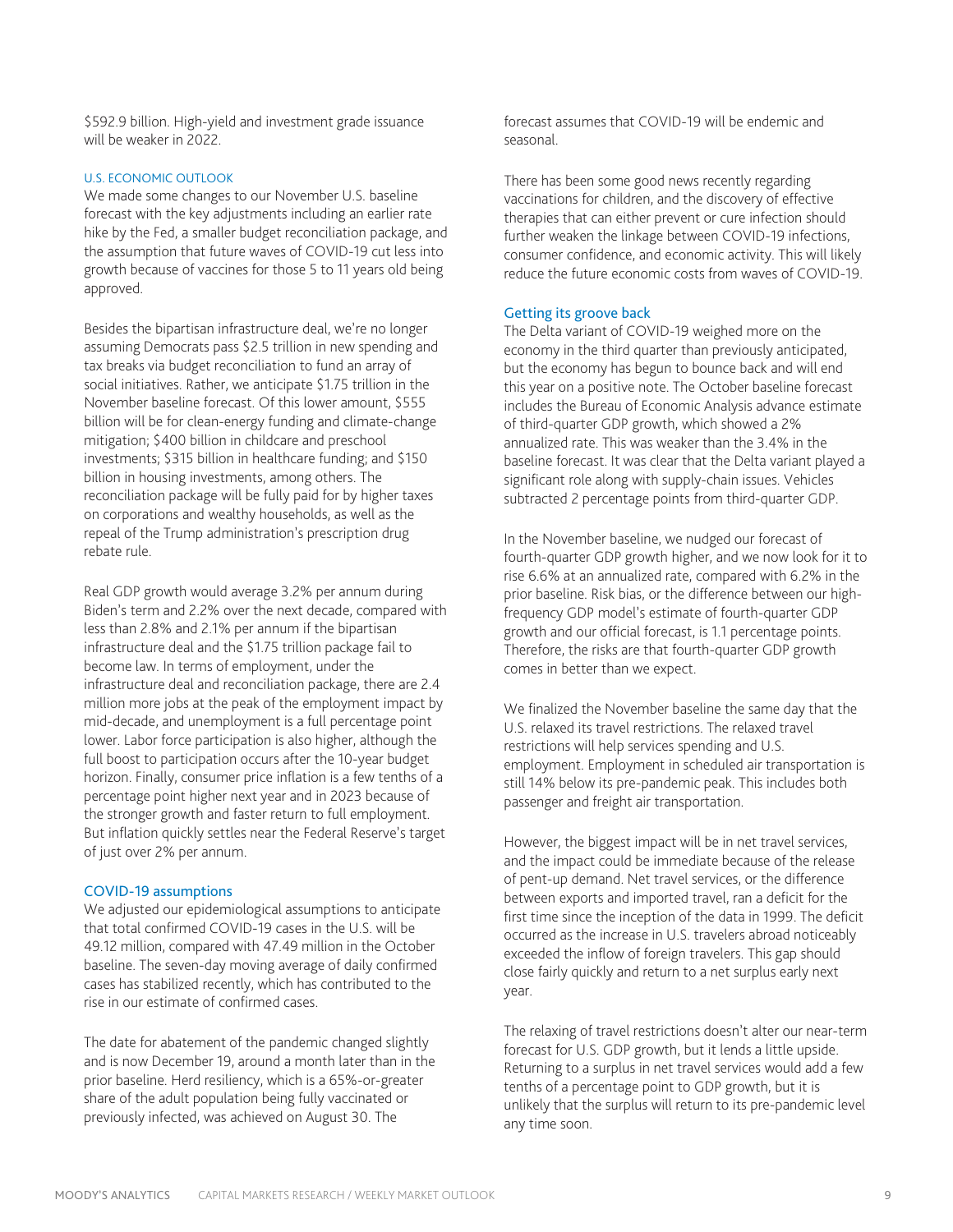For all of 2021, we now look for GDP to rise 5.6%, a little better than the 5.8% in the October baseline and in line with the Bloomberg consensus of 5.7%. We look for GDP to rise 4.6% in 2022, up from 4.3% in the October baseline and stronger than the Bloomberg consensus of 4%. GDP growth will continue to moderate in 2023, rising 2.8%. This is stronger than the 2.4% forecast for 2023 in the prior baseline and identical to the consensus expectation.

Global supply-chain issues remain a downside risk to the near-term forecast. There haven't been signs of improvement, according to our U.S. Supply-Chain Stress Index. The SCSI increased to 135.9 in August from July's reading of 131.1. Early indications point to a subsequent rise in September, driven by a sharp rise in the cost components of the SCSI. Therefore, it looks like there will be little improvement in the index soon. Separately, in the Fed's October Beige Book, "supply chain" was mentioned 37 times, compared with 33 times in September and 28 in July.

Easing of the supply-chain bottlenecks are key to our nearterm forecast for U.S. manufacturing production, inventory replenishing, and easing of inflationary pressures. Volatility in prices and supply-chain issues could lead to mistakes either in over- or under-building inventories. We looked at the five-year rolling correlation between the contribution of each component to GDP and total GDP growth. This is then multiplied by the five-year rolling standard deviation of the components' contribution to GDP divided by the rolling standard deviation in GDP growth. This would imply that inventories are contributing little to the volatility in GDP growth. But, if we cut the sample down to the past two years to include the pandemic, inventories are contributing more to the volatility of GDP growth. This isn't surprising, but as we learned in the third quarter, inventories can make the difference between a positive, flat or negative GDP print.

Inventories will add more than 3 percentage points to fourth-quarter GDP growth and around 1 percentage point in the first three months of next year. Inventories are forecast to subtract modestly from GDP growth in the second half of next year and in 2023.

#### Business investment and housing

There was a small downward revision to the forecast for real business equipment investment this year, but it is still booming. We now look for real business equipment spending to increase 13.4% this year, compared with 14.5% in the October baseline. Growth in equipment spending was revised a touch lower next year to 9.3%, 0.3 percentage point lower than the September baseline. Equipment spending will remain strong in 2023, forecast to increase 4.4%.

Risks are roughly balanced to the forecast. Fundamentals, including supportive financial market conditions and better after-tax corporate profits as a share of nominal GDP, should continue to spur investment through the rest of this year and into next. Also, banks are easing lending standards and corporate credit spreads are very tight, supporting investment-grade and high-yield corporate bond issuance.

Another favorable development for business investment is that the rate of new-business formations remains strong. The biggest downside risk is a sudden tightening in financial market conditions or a sudden and significant bout of economic policy uncertainty in the fourth quarter because of the threat of a partial government shutdown and decision about the debt ceiling.

The real nonresidential structures forecast was revised higher this year. It is forecast to drop 7.1%, more than the 6.2% decline in the October baseline. The revision is mostly attributed to the new historical data. We expect doubledigit growth in real nonresidential structures investment in each of the next two years. There were not any material changes to the forecast for the commercial price index this year or in either 2022 or 2023.

New data for September and revisions to prior months led us to revise lower the forecast for housing starts. Housing starts are now forecast to rise 13.8% this year, compared with 14.2% in the October baseline. We revised the forecast higher for growth in housing starts next year by 0.5 percentage point to 9.9%. We didn't make big revisions to the forecast for new-home sales as they are still forecast to decline modestly this year before growth in excess of 20% next year as additional supply hits the market. This year will be a decent one for existing-home sales. They are now forecast to rise 7.7%, compared with 6.9% in the prior baseline. Existing-home sales will dip next year, since inventory is a bigger problem and there doesn't seem to be significant relief in the pipeline.

We had been steadily revising our forecast higher for house prices over the past several months, but we did not do so in November. We stuck with the forecast for the FHFA All-Transactions Home Price Index to increase 10.6% this year but look for it to moderate over the next two years, rising in the high-single digits in 2022 and low single-digits in 2023.

#### Consumers will do their part

Consumer spending needed to get off to a good start this quarter, and it appears it will. Vehicle sales increased from 12.18 million annualized units in September to 12.99 million in October, noticeably better than either we or the consensus anticipated. This leaves vehicle sales 3% (not annualized) below their third-quarter average. Odds are that vehicles will be noticeably less of a drag on GDP this quarter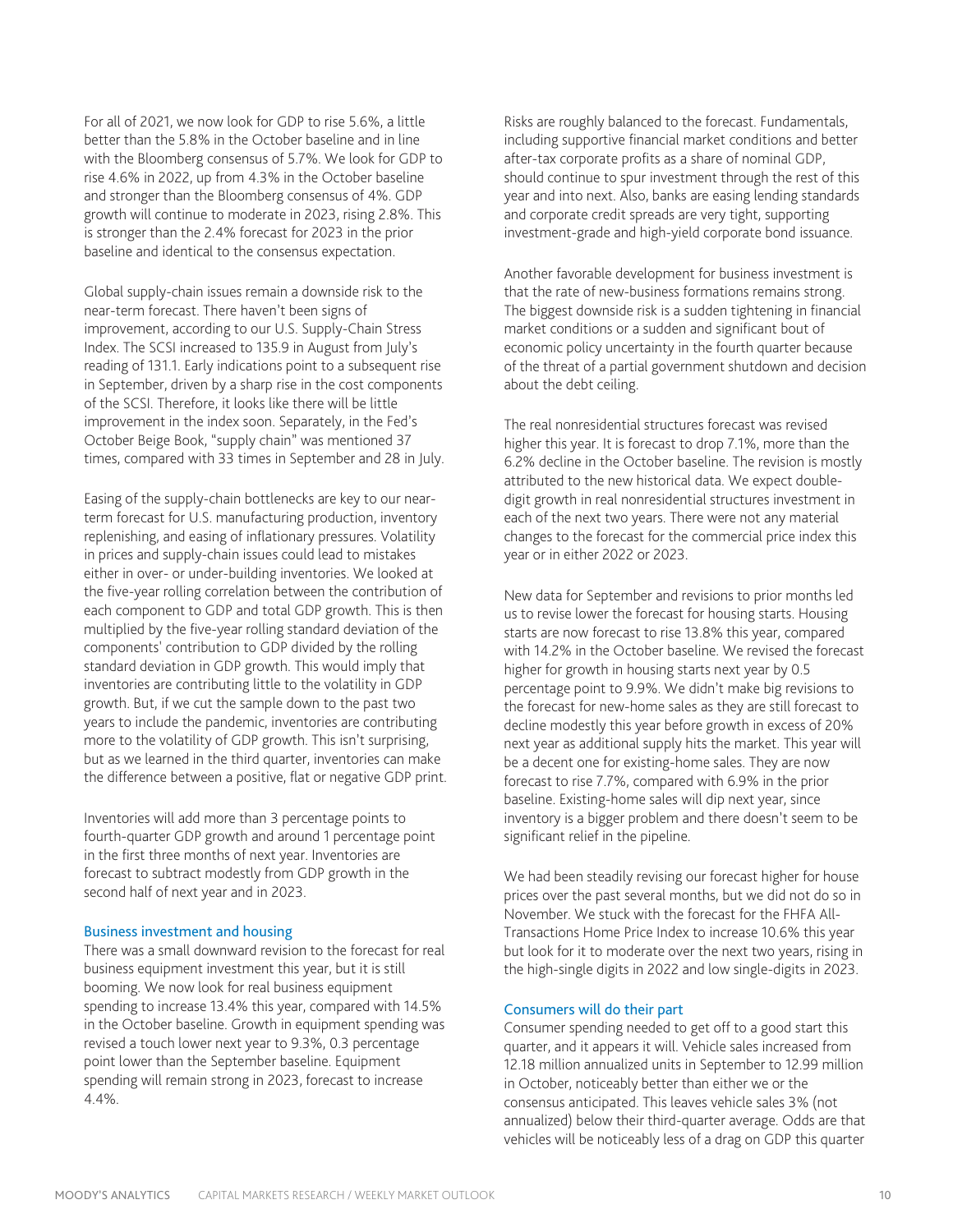than last, when they shaved around 2 percentage points off growth. Also, October retail sales should be strong, supported by early holiday shopping. The forecast is for real consumer spending to rise 5.1% at an annualized rate in the fourth quarter.

One change to the baseline forecast is a more gradual normalization in the composition of consumer spending. Nominal services spending, as a share of total consumption, will gradually increase over the next several years but won't return to the level seen pre-pandemic, 69%, until late 2025.

#### Job growth bounces back

The November baseline forecast incorporates the October employment report. Nonfarm employment was up 531,000, on net, in October—better than the 442,000 average during the prior three months. Once again, the revisions were significant and positive; the net revision over the prior two months was 235,000. Revisions often don't garner too much attention from financial markets, but they have been significant recently. Therefore, job growth in the third quarter was stronger than in the prior baseline. We look for around 530,000 average monthly job growth this year. Average monthly job growth next year is 340,000 and in 2023 it is 150,000, both little changed from the prior baseline.

The unemployment rate is forecast to average 4.5% in the fourth quarter of this year, compared with 4.6% in the prior baseline. The unemployment rate returns to that seen prepandemic in the third quarter of 2023, three months earlier than previously forecast. This doesn't mean the economy is back at full employment from the Fed's perspective. The Fed is putting more emphasis on the prime-age employment-topopulation ratio. Our rule of thumb is that a prime-age employment-to-population ratio of 80% is consistent with an economy at full employment and our back-of-theenvelope forecast would have the economy hitting that threshold in the fourth quarter of next year.

Labor-supply issues remain binding but are set to ease, lending upside risk to the forecast for job growth. In October, 3.8 million people reported that they had been unable to work because their employer closed or lost business due to the pandemic; that is, they did not work at all or worked fewer hours at some point in the four weeks preceding the survey due to the pandemic. This measure is down from 5 million in September.

The number of people moving from not in the labor force to employment increased in October. However, those moving from not in the labor force to unemployed only ticked higher. Elsewhere, COVID-19 is still an issue for the labor supply. The number of people who are not in the labor force but want a job remains elevated. By reason of not being in

the labor force, own illness fell only modestly in October. Another area where COVID-19 is clearly affecting the job market is in the number of people who are employed but not at work because of their own illness, which was around 1.4 million in October. This has been north of 1 million since the pandemic began. The potential for long COVID-19 is emerging as a growing downside risk to our forecast, since it could take people a longer time to fully recover and delay returns to work.

#### Inflation and the Fed

There were not any material changes to the forecast for growth in the core PCE deflator. The baseline still has it peaking this quarter, up 4% on a year-ago basis before moderating through next year and settling just above the Fed's 2% objective and consistent with its average flexible inflation targeting. However, risks are weighted toward transitory inflation peaking higher and lingering longer than anticipated because of the supply-chain issues and recent jump in energy prices, which will bleed into core prices via higher transportation costs.

The Fed could face a situation where higher consumer prices begin to weigh on consumer spending, reducing GDP growth. The pandemic has not repealed the law of demand, which states that, all else equal, a higher price of a good or service reduces the quantity demanded. This is playing out now and it is most visible in vehicles. The CPIs for new and used vehicles have surged this year as the global semiconductor shortage reduced production, depleted inventories, and caused prices to surge.

Demand for vehicles is elastic, meaning there is a significant change in quantity demanded when prices change. With prices soaring, quantity demand for vehicles has plunged. Unit vehicle sales peaked this year just north of 18 million annualized units but have since plunged to around 12 million. Vehicles are the prime example now, but demand for other elastic goods could suffer over the next several months as stress in U.S. supply chains remains significant.

Turning to monetary policy, as widely expected, the Federal Open Market Committee announced its plans to taper its monthly asset purchases by \$15 billion later this month and again in December. The Fed maintained flexibility as its post-FOMC-meeting statement noted that the central bank is prepared to adjust the pace of purchases if warranted by changes in the economic outlook. This creates a little uncertainty, as it is unclear what conditions would cause the Fed to either accelerate or slow its monthly asset purchases. We assume the Fed reduces its monthly asset purchases by \$15 billion per month, wrapping up the tapering process by mid-2022. After that the Fed will reinvest the proceeds from maturing assets to prevent its balance sheet from declining. The Fed isn't going to sell the assets on its balance sheet and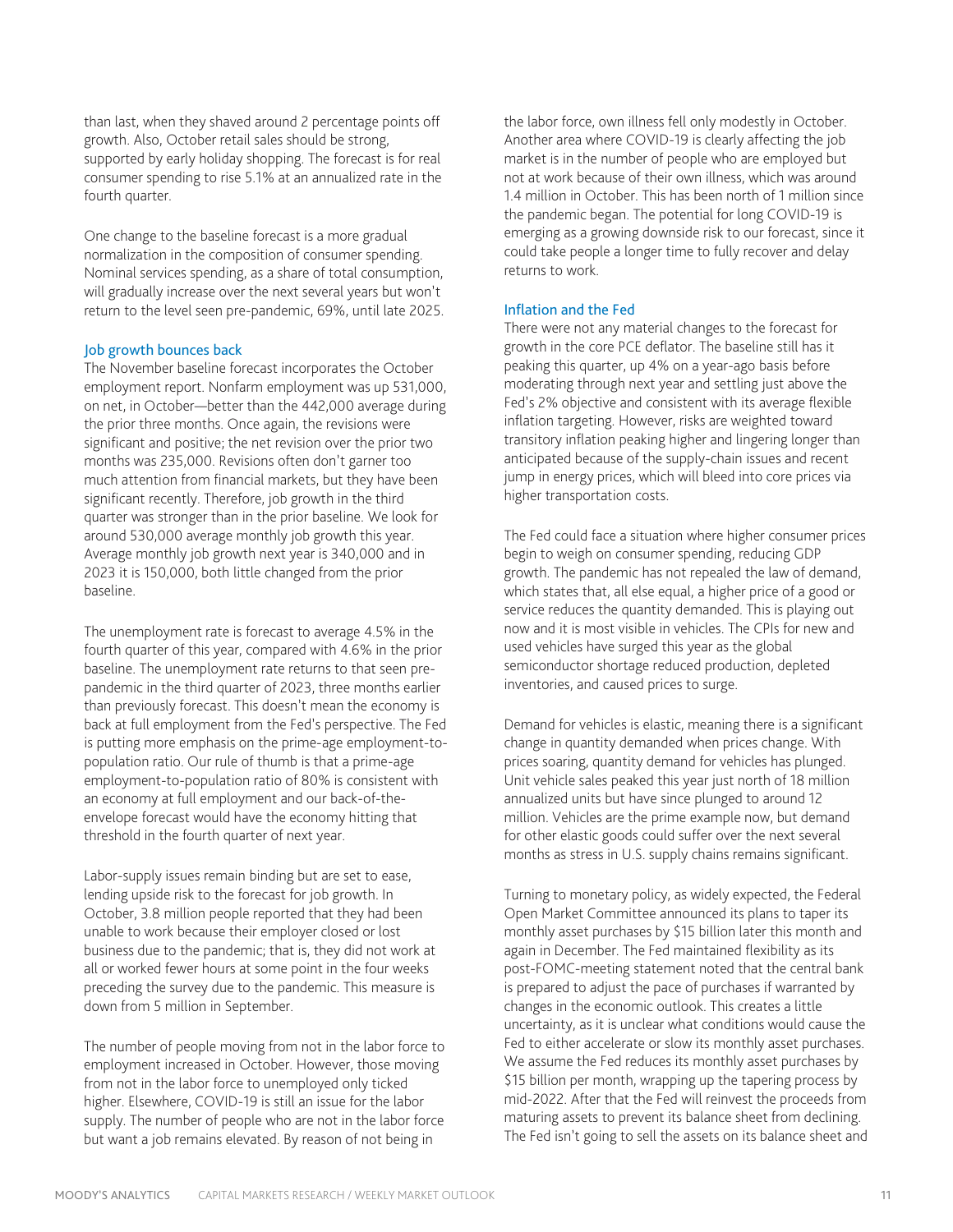its balance sheet, as a share of GDP, will be permanently higher.

We brought forward the first rate increase in the target range for the fed funds rate from early 2023 to the fourth quarter of 2022. This caused roughly a 25-basis point level shift in the path of the effective fed funds rate over the next several years. The fed funds rate now reaches its equilibrium rate in the first half of 2025, a touch above 2.5%. This is three months earlier than in the October baseline. Markets have adjusted their expectations for the pace of tightening, but their expectations are still more gradual than our baseline or that implied by the Fed's so-called dot plot.

The October baseline also incorporates the recent declines in the 10-year Treasury yield, which puts it around 1.4%. Overall, the path of the 10-year Treasury yield didn't change appreciably between the October and November baselines. The recent decline in the 10-year appears to be driven by the potential shakeup in the Fed's leadership.

President Biden's decision about whether or not to renominate Fed Chairman Jerome Powell is key along with who he picks to fill the three open positions on the Federal Reserve Board. Powell deserves another term as Fed chair for his handling of the central bank's response to the pandemic. Also, there is some importance to financial markets in continuity. Keeping Powell would limit the amount of uncertainty about how the Fed views inflation and the timing of the first increase in the target range for the fed funds rate. This may not sway Biden much; former President Donald Trump replaced Janet Yellen with Powell after her first term. However, with the strong case for Powell to be reappointed, if he isn't, it may be seen as an effort to politicize the central bank. We assume that Powell is reappointed.

The forecast is that the Dow Jones Industrial Average increases this quarter and peaks in early 2022. However, the rest of the contours of the forecast didn't change as we expect the DJIA to steadily decline throughout 2022, but because it will now peak later than previously thought, the level of the DJIA will be higher at the end of next year and over the near-term forecast.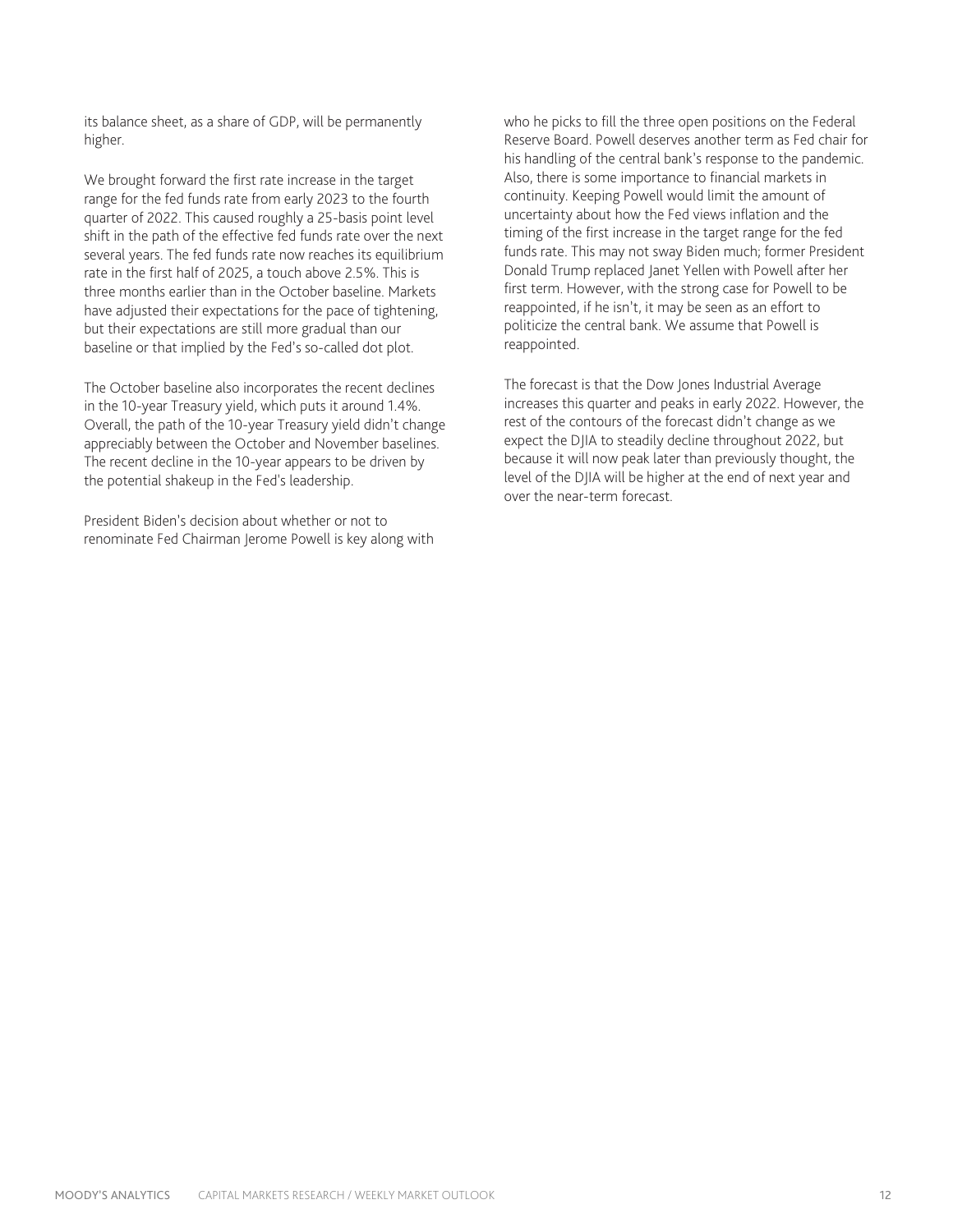# THE LONG VIEW: EUROPE

# U.K. Labor Market Improves

### BY ROSS CIOFFI

In the three months to September, the U.K. unemployment rate declined to 4.3%, down from 4.7% in the previous stanza. The employment rate also improved, rising to 60.7% in the September quarter from 60.3% previously. The total number of employed, however, does remain below precrisis levels. This is happening at the same time that job vacancies have reached a new record from August to October of 1,172,000. We expect that this mismatch in supply and demand is largely because of Brexit and the fact that it cut off the supply of European workers who filled many jobs that are less popular among the British public, such as truck driving or customer service.

Making the release even brighter was the fact that there was not a large uptick in unemployment following the expiration of the U.K.'s furlough scheme in September. It is true that there could be revisions to the figures, but even those workers that were made redundant with the end of statebacked furlough benefits will likely work through their notice period in the coming months. The September releases show that the labor market is heating up and this will put additional pressure on the Bank of England to raise interest rates at its next meeting in December.

#### Nord Stream 2 delayed again

German regulators suspended the approval of the Nord Stream 2 pipeline until the Gazprom-owned operator, Nord Stream 2 AG, sets up a subsidiary in Germany. The delay has highlighted the fact that even in a good situation, the pipeline will not likely pump gas to Europe until later this winter. Gas futures have jumped—9.7% at the time of writing—in response to the news and renewed worries about Europe's gas supply. Rising tensions between Russia and Europe about the border with Belarus will not help confidence that Russia supplies Europe with all of the gas needed. That said, if this is the only objection the German regulator has, the delay will not be significant; Nord Stream 2 AG has already announced that it will create a subsidiary in Germany.

Even if gas prices cool, they will remain high by historic standards this winter. The effect on utility bills this year and next will eat into household spending and trigger

inflationary fears. This will mostly affect those European countries that are more reliant on gas and oil—the prices of which are also being stoked by energy-supply fears—like Germany and Spain. We don't see a considerable easing in gas prices until the end of winter.

#### Energy stokes French, Italian inflation

France's headline inflation rate sped up to 2.6% y/y in October from 2.2% in September. Energy prices drove the increase in both monthly and yearly terms: Rising by 4.8% m/m and by 20.2% y/y. Higher natural gas and petroleum product prices pushed up the index. Core inflation remained more moderate, speeding up to just 1.4% y/y in October from 1.3% in September. Services prices held up more than core goods prices, largely because of the recovery in transport service prices.

Similarly, in Italy, headline inflation climbed 0.5 percentage point to 3% y/y in October, the highest value since September 2012. Here too, energy prices drove the increase. Transport services prices were also important in the Italian release, and as a result, core inflation accelerated to 1.1% y/y from 1% previously. Core inflation remains significantly below the headline as domestic demand is still recovering.

#### Turkish Central Bank, undeterred, cuts rate again

The Central Bank of the Republic of [Turkey](https://www.economy.com/economicview/geography/ITUR) cut interest rates again at its meeting Thursday by another 100 basis points, to 15%. The cut comes despite the fact that the most recent inflation reading was 19.9% y/y in October. In its communiqué, the central bank said that inflation pressures are driven by supply-side factors and conditions in global markets that are affecting food, energy and commodity prices. The rate cut, however, will likely de-anchor inflation expectations and exacerbate the domestic causes of inflation. The decision has also further hurt the country's standing in international markets, with the lira falling more than 5% against the dollar to TL11.208; the exchange rate is 13.1% higher than a week ago.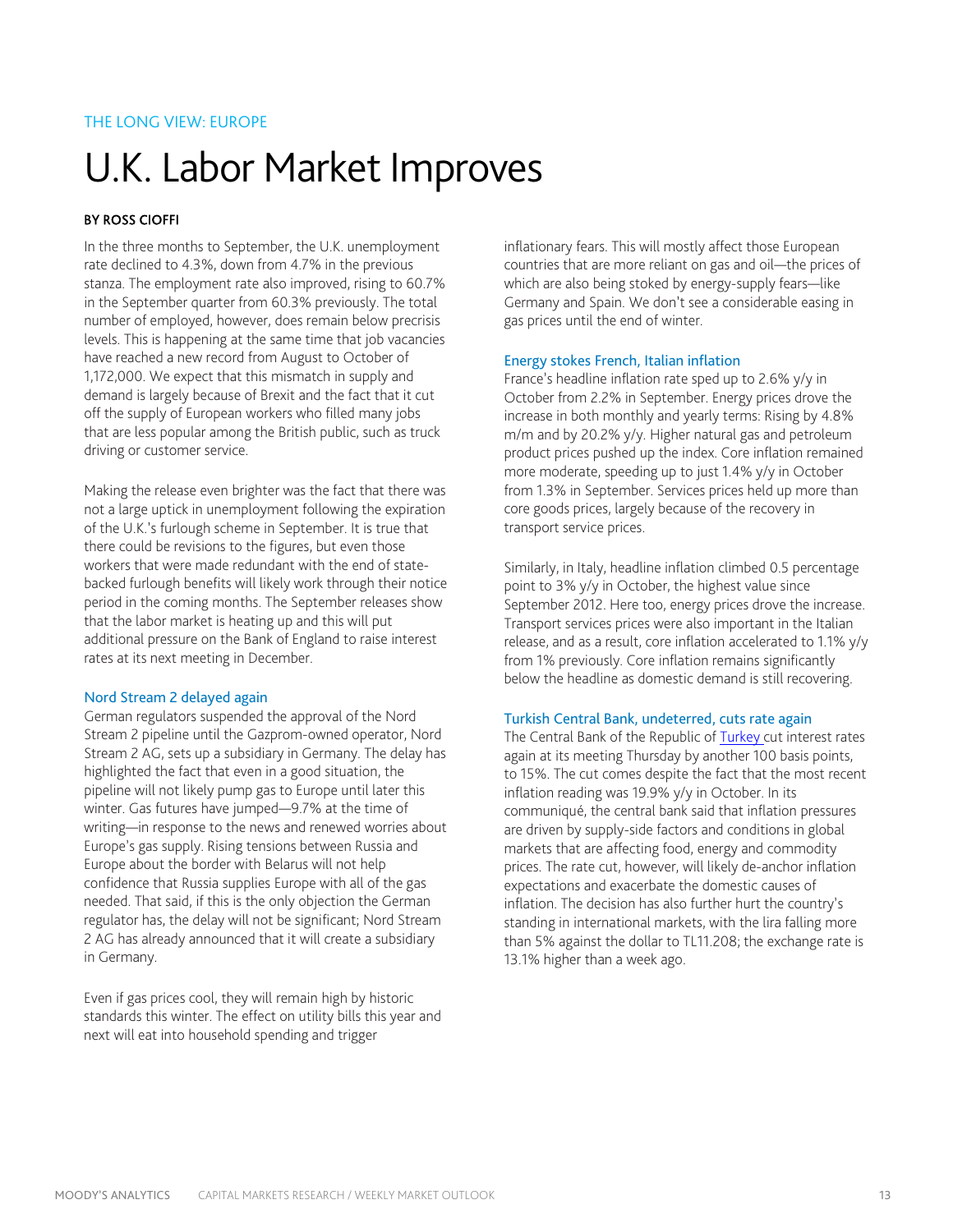# Japan's Trade Data Disappointment

### BY SONIA ZHU and SHAHANA MUKHERJEE

Japan's October trade disappointed. Although Japan's seasonally adjusted trade deficit narrowed to ¥445 billion in October due to stronger monthly export growth of 2.7% (compared with a 0.3% monthly increase in imports), critical sources of weakness remained. Transport equipment exports continued to disappoint as motor vehicle shipments fell nearly 28% in yearly terms. But on the upside, the strain from this segment was offset by improving shipments of other commodities.

The bilateral export readings were mostly disappointing. Although annual shipments to the all-important U.S. market settled at 0.4% in October, hurt by a near 46% yearly decline in auto exports, those to other major markets saw a moderation in growth. Amongst these, shipments to China slowed to 9.5% from 10.3% in September, also dragged lower by weak auto shipments. In comparison, shipments to EU economies held steady at 12.1%.

The outlook for exports remains uncertain in the months ahead. Some pandemic-related disruptions are fading, but the semiconductor shortage is an ongoing concern that shows no sign of easing. Meanwhile, softening activity metrics and higher inflation in the U.S. and China's weakening consumer demand suggest that overseas demand for Japanese goods can see some correction in the coming months. On the other hand, prospects for some manufactured goods may be positive in the short term as China experiences intermittent power shortages and machinery producers are buoyed by global efforts to ramp up semiconductor production capacity.

Although Japan's economy shrank slightly in the third quarter, the domestic outlook has improved thanks to a significant decline in COVID-19 cases, high vaccination rates, and a gradual rollback in restrictions. The Kishida administration is also expected to push a government stimulus package to shore up the recovery. This bodes well for domestic demand.

But the potential for further weakness in Japan's net trade position stands to temper the expected lift to national income in coming months. Soaring commodity prices, higher input costs, and a depreciating yen (and therefore higher import bill) will mean higher production costs, which could have a net negative impact on export revenues, contingent on the extent to which producers pass on higher input costs to end consumers.

### Bank Indonesia holds steady

Bank Indonesia stood pat in November's meeting, keeping the reverse repo rate unchanged at 3.5%. The central bank also extended its relaxed repayment terms for credit card debt to June 2022 to bolster household spending. The COVID-19 infection curve continues to flatten; new daily infections have declined to about 400 cases, down from 1,000 cases just a month ago. Indonesia's economic growth slowed more than expected in the third quarter amidst COVID-19 mobility restrictions that kept domestic consumption subdued. In view of this, we expect BI will keep monetary policy accommodative until the economic recovery firms.

Although CPI volatility has risen in the APAC region, inflation is surprisingly stable in Indonesia. Headline inflation grew 1.66% year on year in October, beneath the central bank's 2%-4% target range. Core inflation remains subdued due to lukewarm domestic demand. As a top exporter of coal and palm oil, the recent global energy crisis and commodity boom have been a tailwind for the economy. A larger trade surplus and stable, low inflation give BI room to stay accommodative. Nevertheless, the central bank should keep a close eye on any fluctuations in capital flows that would destabilise the rupiah. At this juncture, we do not expect it to consider lowering rates.

Recent consumer confidence and retail sales figure are looking more sanguine. BI's October consumer survey put the consumer confidence index at 113.4, a return to positive territory (100 is the neutral line) and pre-pandemic levels. The retail sales index increased 5.2% year on year in October, a reversal from the 2.2% year-on-year contraction in August. Strengthening consumer confidence may pave the way for a faster rebound in consumption. As Indonesia reopens its borders to foreign tourists, tourism and spending are on track to rally next year.

BI will keep a close eye on the Fed's action and respond accordingly. Any drastic change in rates risks destabilisation of the rupiah. The Indonesian central bank has previously announced plans to tighten monetary policy by gradually reducing the size of excess liquidity in the banking system next year and possibly hiking interest rates at the end of 2022.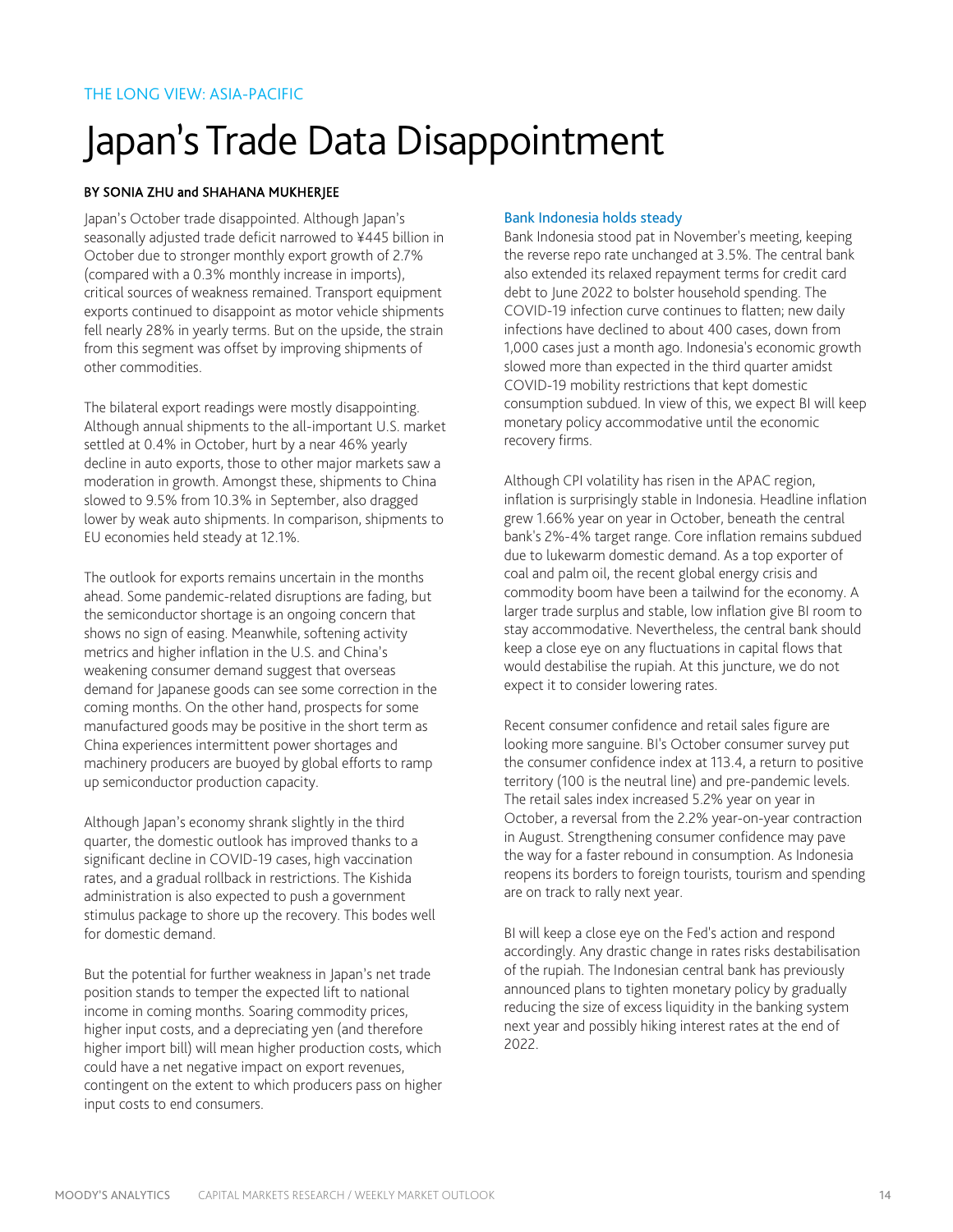# Upgrades Dominate U.S. Changes

# BY MICHAEL FERLEZ

U.S. rating change activity was overwhelmingly positive last week, with upgrades accounting for all but one rating change and all the reported affected debt. Rating actions were spread across many industries, with energy-related firms headlining the list of largest upgrades. Additionally, investment-grade companies played a larger role in last week's activity, accounting for nearly half of all upgrades. The largest upgrade in terms of affected debt was made to Plains All American Pipeline L.P.'s, which saw the rating on its senior unsecured notes lifted to Baa3 from Ba1. Plains' also saw its preferred stock rating and short-term commercial paper rating upgraded to Ba2 and P-3, respectively. In the Moody's Investors Service rating action, Moody's Vice President Arvinder Saluja was cited saying, "Plains has continued to reduce debt in 2021 with further leverage reduction likely in 2022-23 using free cash flow." The Moody's official added further that, "With the formation of the Permian JV, the company is well poised to benefit

from the continued recovery in the fundamentals for crude production and be more resilient to carbon transition risks." Other notable upgrades included Jefferies Financial Group , which saw all its ratings upgraded.

# Europe

Western European rating change activity was credit negative for the week ended November 16, with downgrades outnumbering upgrades two to one and accounting for 59% of the affected debt. The largest downgrade was made to Austrian-based CA Immobilien Anlagen AG, which saw both its long-term issuer and senior unsecured ratings downgraded to Baa3. In their rating action downgrading CA Immo, Moody's Investors Service cited CA Immo's increased leverage following a special dividend and the additional debt from the Starwood fund that will need to be serviced by CA Immo.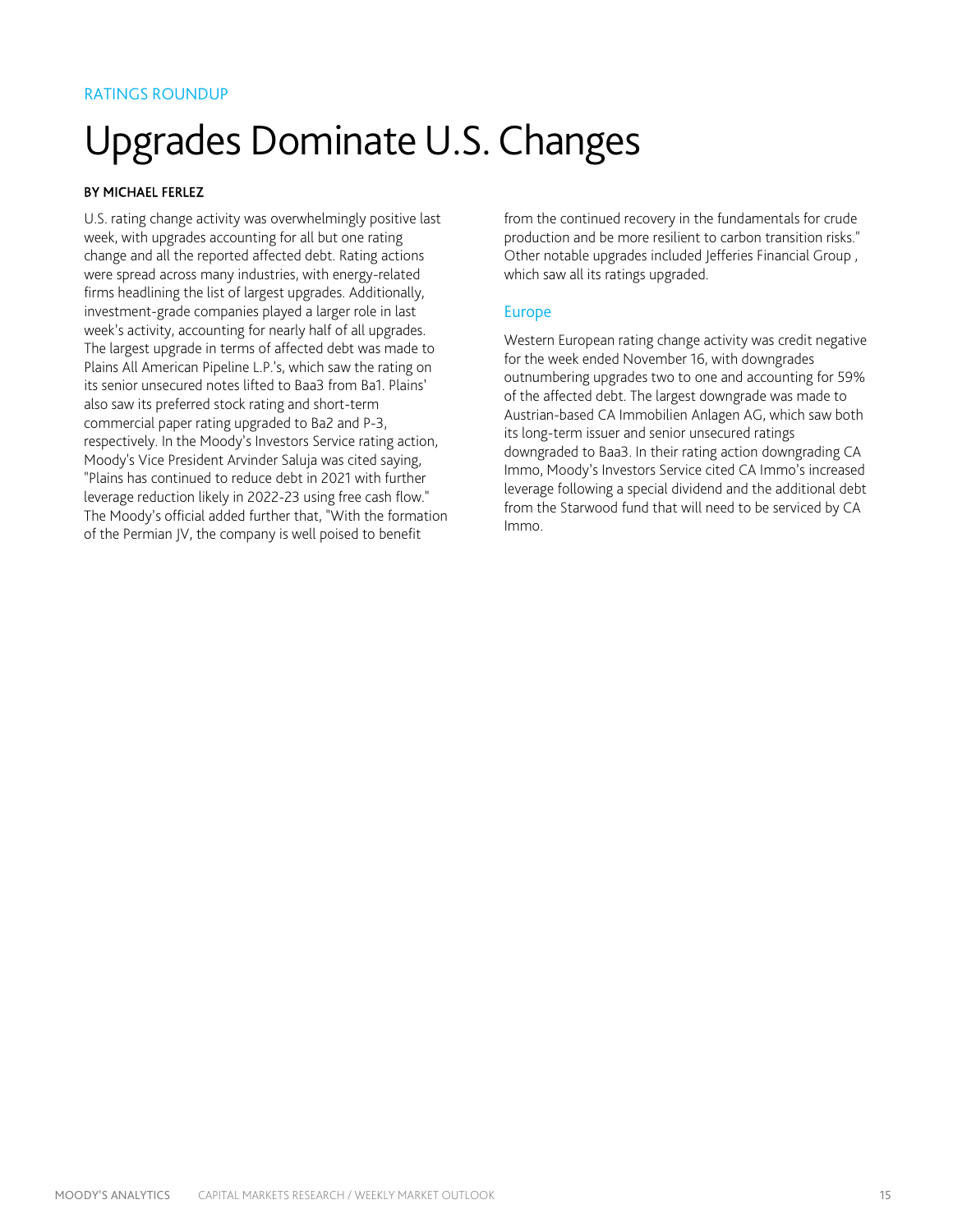# RATINGS ROUND-UP

FIGURE 1





# FIGURE 2 Rating Key

| <b>BCF</b>  | Bank Credit Facility Rating         | мм           | Money-Market                           |
|-------------|-------------------------------------|--------------|----------------------------------------|
| <b>CFR</b>  | Corporate Family Rating             | <b>MTN</b>   | MTN Program Rating                     |
| <b>CP</b>   | <b>Commercial Paper Rating</b>      | <b>Notes</b> | <b>Notes</b>                           |
| <b>FSR</b>  | Bank Financial Strength Rating      | <b>PDR</b>   | Probability of Default Rating          |
| <b>IFS</b>  | Insurance Financial Strength Rating | PS           | Preferred Stock Rating                 |
| IR          | <b>Issuer Rating</b>                | <b>SGLR</b>  | Speculative-Grade Liquidity Rating     |
| JrSub       | Junior Subordinated Rating          | <b>SLTD</b>  | Short- and Long-Term Deposit Rating    |
| <b>LGD</b>  | Loss Given Default Rating           | SrSec        | Senior Secured Rating                  |
| <b>LTCF</b> | Long-Term Corporate Family Rating   |              | <b>SrUnsec</b> Senior Unsecured Rating |
| <b>LTD</b>  | Long-Term Deposit Rating            | <b>SrSub</b> | Senior Subordinated                    |
| LTIR        | Long-Term Issuer Rating             | <b>STD</b>   | Short-Term Deposit Rating              |
|             |                                     |              |                                        |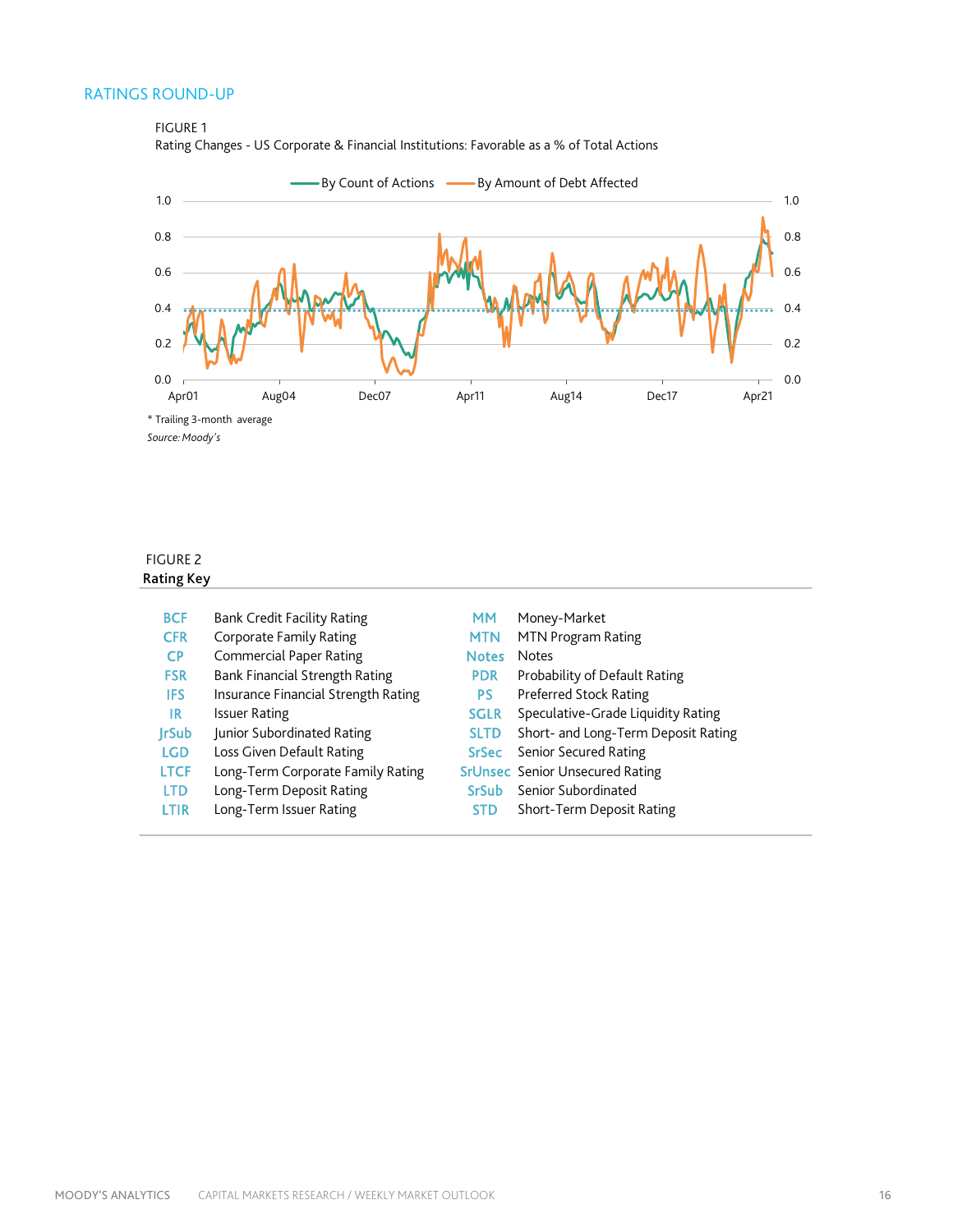### FIGURE 3 Rating Changes: Corporate & Financial Institutions - US

| <b>Date</b>     | Company                                                                                                | <b>Sector</b> | Rating                          | Amount (\$<br>Million) | Up/<br><b>Down</b> | Old<br><b>LTD</b><br>Rating | <b>New LTD</b><br><b>Rating</b> | IG/S<br>G |
|-----------------|--------------------------------------------------------------------------------------------------------|---------------|---------------------------------|------------------------|--------------------|-----------------------------|---------------------------------|-----------|
| 11/10/2021      | <b>IEFFERIES FINANCIAL GROUP</b>                                                                       | Financial     | SrUnsec/LTIR/MTN/PS             | 7895.6                 | U                  | Baa3                        | Baa2                            | IG        |
| 11/10/2021      | MICROCHIP TECHNOLOGY INC.                                                                              | Industrial    | SrSec/SrUnsec/SrSec/BC          | 5600.0                 | U                  | Baa3                        | Baa2                            | IG        |
| 11/10/2021      | RED ROCK RESORTS, INC.-STATION<br><b>CASINOS LLC</b>                                                   | Industrial    | SrUnsec/SrSec/BCF/LTCF<br>R/PDR | 750.0                  | U                  | Caa1                        | B <sub>3</sub>                  | SG        |
| 11/11/2021      | NEXT LEVEL HOLDING COMPANY, LLC-YS<br><b>GARMENTS, LLC</b>                                             | Industrial    | SrSec/BCF/LTCFR/PDR             |                        | U                  | B <sub>3</sub>              | B <sub>2</sub>                  | SG        |
| 11/12/2021      | DARDEN RESTAURANTS, INC.                                                                               | Industrial    | SrUnsec/MTN/CP                  | 939.1                  | U                  | Baa3                        | Baa2                            | IG        |
| 11/12/2021      | AVIS BUDGET GROUP, INC-AVIS BUDGET<br>CAR RENTAL, LLC                                                  | Industrial    | SrUnsec/SrSec/BCF/LTCF<br>R/PDR | 2898.2                 | U                  | B <sub>3</sub>              | B <sub>2</sub>                  | SG        |
| 11/12/2021      | TORRID PARENT INC.-TORRID LLC                                                                          | Industrial    | SrSec/BCF/LTCFR/PDR             |                        | U                  | B <sub>2</sub>              | <b>B1</b>                       | SG        |
| 11/15/2021      | <b>DEVON ENERGY CORPORATION</b>                                                                        | Industrial    | SrUnsec/CP                      | 6242.6                 | U                  | Ba1                         | Baa3                            | SG        |
| 11/15/2021      | <b>HOUGHTON MIFFLIN HARCOURT</b><br><b>COMPANY-HOUGHTON MIFFLIN</b><br><b>HARCOURT PUBLISHERS INC.</b> | Industrial    | SrSec/BCF/LTCFR/PDR             | 303.3                  | U                  | B <sub>3</sub>              | B <sub>2</sub>                  | SG        |
| 11/15/2021      | <b>DANA INCORPORATED</b>                                                                               | Industrial    | SrUnsec                         | 1978.5                 | U                  | B <sub>2</sub>              | <b>B1</b>                       | SG        |
| 11/15/2021      | DIAMONDBACK ENERGY, INC.                                                                               | Industrial    | SrUnsec                         | 5050.0                 | U                  | Ba1                         | Baa3                            | SG        |
| 11/15/2021      | FLYNN RESTAURANT GROUP LP                                                                              | Industrial    | LTCFR/PDR                       |                        | U                  | B <sub>3</sub>              | B <sub>2</sub>                  | SG        |
| 11/15/2021      | <b>OVINTIV INC.</b>                                                                                    | Industrial    | SrUnsec/CP                      | 5561.4                 | U                  | Ba1                         | Baa3                            | SG        |
| 11/15/2021      | HOME POINT CAPITAL INC.                                                                                | Financial     | <b>LTCFR</b>                    |                        | D                  | <b>B1</b>                   | B <sub>2</sub>                  | SG        |
| 11/16/2021      | PLAINS ALL AMERICAN PIPELINE L.P.                                                                      | Industrial    | SrUnsec/PS/CP                   | 9937.0                 | U                  | Ba1                         | Baa3                            | SG        |
| 11/16/2021      | KINGFISHER HOLDING B, INC.-KESTRA<br>ADVISOR SERVICES HOLDINGS A, INC.                                 | Financial     | SrSec/BCF                       |                        | U                  | B <sub>3</sub>              | B <sub>2</sub>                  | SG        |
| 11/16/2021      | RGIS SERVICES, LLC (NEW)                                                                               | Industrial    | SrSec/BCF/LTCFR/PDR             |                        | U                  | Caa1                        | B <sub>3</sub>                  | SG        |
| Source: Moody's |                                                                                                        |               |                                 |                        |                    |                             |                                 |           |

# FIGURE 4

### Rating Changes: Corporate & Financial Institutions - Europe

| <b>Date</b>     | Company                                                                   | <b>Sector</b> | <b>Rating</b>   | Amount (\$<br>Million) | $U_D/$<br><b>Down</b> | Old<br>LTD     | <b>New</b><br><b>LTD</b><br>Rating Rating FSR | Ne<br> G <br>w<br><b>SG</b> | Country        |
|-----------------|---------------------------------------------------------------------------|---------------|-----------------|------------------------|-----------------------|----------------|-----------------------------------------------|-----------------------------|----------------|
| 11/10/2021      | DUDLEY SUMMIT PLC                                                         | Industrial    | SrSec           | 236.89                 | D                     | Baa1           | Baa2                                          | IG                          | UNITED KINGDOM |
| 11/10/2021      | <b>GENESIS CARE PTY LIMITED-GENESISCARE</b><br>USA HOLDINGS, INC.         | Industrial    | SrSec/BCF/LTCFR |                        | D                     | B <sub>2</sub> | B <sub>3</sub>                                | SG.                         | UNITED KINGDOM |
| 11/15/2021      | <b>OUTOKUMPU OYI</b>                                                      | Industrial    | SrSec/LTCFR/PDR | 291.16                 | U                     | <b>B1</b>      | Ba3                                           | SG                          | <b>FINLAND</b> |
| 11/15/2021      | <b>ALLEGION PLC</b>                                                       | Industrial    | SrUnsec         | 1200.00                | U                     | Baa3           | Baa2                                          | IG                          | IRELAND        |
| 11/15/2021      | INVITALIA S.P.A.-BANCA DEL<br>MEZZOGIORNO - MEDIOCREDITO<br>CENTRALE S.P. | Financial     | SrUnsec/LTIR    | 349.39                 | D                     | Ba1            | Ba3                                           | SG                          | <b>ITALY</b>   |
| 11/16/2021      | CA IMMOBILIEN ANLAGEN AG                                                  | Industrial    | SrUnsec/LTIR    | 1543.16                | D                     | Baa2           | Baa3                                          | IG                          | <b>AUSTRIA</b> |
| Source: Moody's |                                                                           |               |                 |                        |                       |                |                                               |                             |                |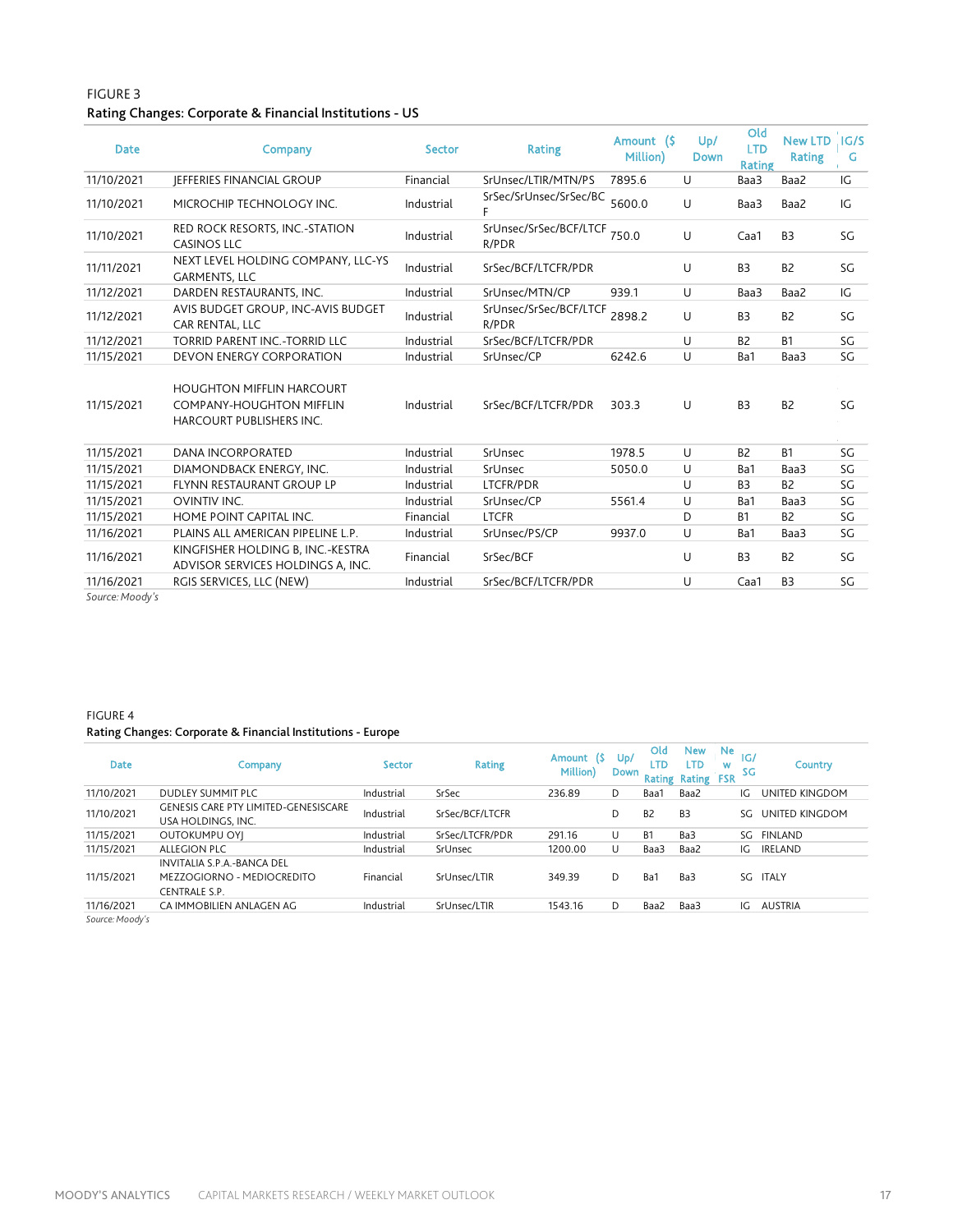### MARKET DATA



Figure 1: 5-Year Median Spreads-Global Data (High Grade)





*Source: Moody's*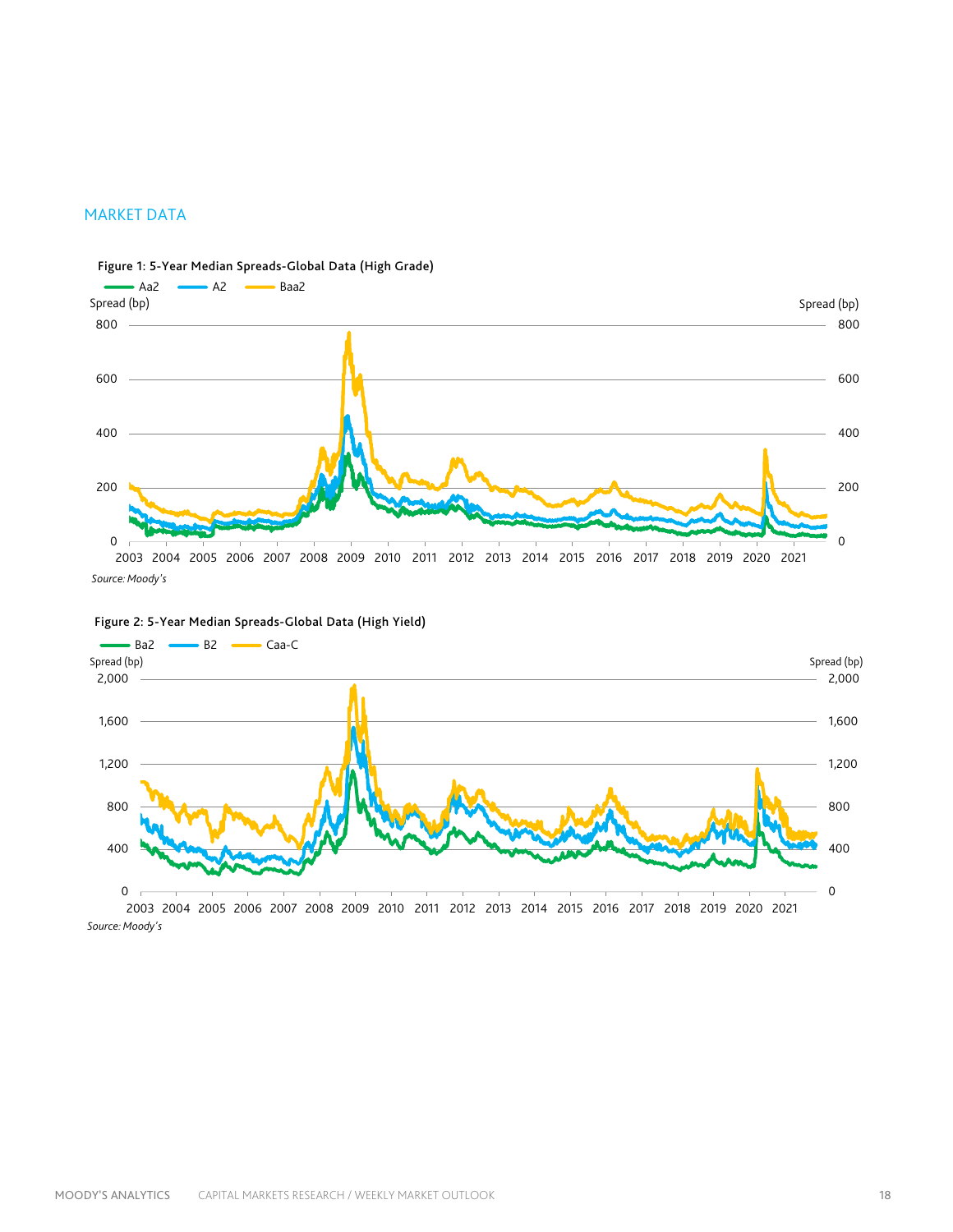# CDS MOVERS

## Figure 3. CDS Movers - US (November 10, 2021 – November 17, 2021)

| <b>CDS Implied Rating Rises</b>           | <b>CDS Implied Ratings</b> |                |                       |
|-------------------------------------------|----------------------------|----------------|-----------------------|
| <b>Issuer</b>                             | <b>Nov. 17</b>             | <b>Nov. 10</b> | <b>Senior Ratings</b> |
| Archer-Daniels-Midland Company            | Aa3                        | A <sub>2</sub> | A <sub>2</sub>        |
| R.R. Donnelley & Sons Company             | Ba2                        | B <sub>1</sub> | B <sub>3</sub>        |
| Highwoods Realty Limited Partnership      | A <sub>3</sub>             | Baa2           | Baa2                  |
| Bank of New York Mellon Corporation (The) | A <sub>3</sub>             | Baa1           | A <sub>1</sub>        |
| Nissan Motor Acceptance Company LLC       | Ba1                        | Ba2            | Baa3                  |
| FedEx Corporation                         | A <sub>3</sub>             | Baa1           | Baa2                  |
| FirstEnergy Corp.                         | Baa2                       | Baa3           | Ba1                   |
| Welltower Inc.                            | Baa1                       | Baa2           | Baa1                  |
| Constellation Brands, Inc.                | Baa2                       | Baa3           | Baa3                  |
| Kimberly-Clark Corporation                | Aa3                        | A <sub>1</sub> | A <sub>2</sub>        |

| <b>CDS Implied Rating Declines</b> | <b>CDS Implied Ratings</b> |                |                       |
|------------------------------------|----------------------------|----------------|-----------------------|
| <b>Issuer</b>                      | <b>Nov. 17</b>             | <b>Nov. 10</b> | <b>Senior Ratings</b> |
| Delhaize America, LLC              | A <sub>2</sub>             | Aa3            | Baa1                  |
| Raytheon Technologies Corporation  | A <sub>2</sub>             | A <sub>1</sub> | Baa1                  |
| U.S. Bancorp                       | A <sub>1</sub>             | Aa3            | A <sub>2</sub>        |
| Occidental Petroleum Corporation   | Ba3                        | Ba2            | Ba2                   |
| Carnival Corporation               | B <sub>3</sub>             | B <sub>2</sub> | B <sub>2</sub>        |
| Sysco Corporation                  | Baa2                       | Baa1           | Baa1                  |
| <b>Emerson Electric Company</b>    | A <sub>3</sub>             | A <sub>2</sub> | A <sub>2</sub>        |
| Delta Air Lines, Inc.              | <b>B1</b>                  | Ba3            | Baa3                  |
| Royal Caribbean Cruises Ltd.       | B <sub>3</sub>             | B <sub>2</sub> | <b>B2</b>             |
| Danaher Corporation                | A <sub>2</sub>             | A <sub>1</sub> | Baa1                  |

| <b>CDS Spread Increases</b><br><b>CDS Spreads</b> |                       |                |                |                    |
|---------------------------------------------------|-----------------------|----------------|----------------|--------------------|
| <b>Issuer</b>                                     | <b>Senior Ratings</b> | <b>Nov. 17</b> | <b>Nov. 10</b> | <b>Spread Diff</b> |
| Carnival Corporation                              | B <sub>2</sub>        | 398            | 343            | 55                 |
| Talen Energy Supply, LLC                          | Caa1                  | 1,903          | 1,859          | 44                 |
| American Airlines Group Inc.                      | Caa1                  | 663            | 624            | 39                 |
| Royal Caribbean Cruises Ltd.                      | B <sub>2</sub>        | 355            | 320            | 35                 |
| Rite Aid Corporation                              | Caa2                  | 929            | 907            | 22                 |
| Nabors Industries, Inc.                           | Caa2                  | 659            | 637            | 22                 |
| iStar Inc.                                        | Ba3                   | 258            | 237            | 21                 |
| Dish DBS Corporation                              | B <sub>3</sub>        | 496            | 476            | 20                 |
| Staples, Inc.                                     | Caa1                  | 1.011          | 992            | 20                 |
| Occidental Petroleum Corporation                  | Ba2                   | 178            | 162            | 16                 |

| <b>CDS Spread Decreases</b>         |                       | <b>CDS Spreads</b> |                |                    |  |
|-------------------------------------|-----------------------|--------------------|----------------|--------------------|--|
| <b>Issuer</b>                       | <b>Senior Ratings</b> | <b>Nov. 17</b>     | <b>Nov. 10</b> | <b>Spread Diff</b> |  |
| R.R. Donnelley & Sons Company       | B <sub>3</sub>        | 173                | 254            | -81                |  |
| Beazer Homes USA, Inc.              | B <sub>3</sub>        | 323                | 357            | $-34$              |  |
| K. Hovnanian Enterprises, Inc.      | Caa3                  | 810                | 831            | $-21$              |  |
| Pitney Bowes Inc.                   | B <sub>1</sub>        | 428                | 446            | $-19$              |  |
| Service Properties Trust            | Ba2                   | 201                | 216            | $-15$              |  |
| Meritage Homes Corporation          | Ba1                   | 136                | 152            | $-15$              |  |
| Commercial Metals Company           | Ba2                   | 165                | 180            | $-15$              |  |
| First Industrial, L.P.              | Baa2                  | 128                | 141            | $-13$              |  |
| American Axle & Manufacturing, Inc. | B <sub>2</sub>        | 404                | 416            | $-12$              |  |
| Xerox Corporation                   | Ba1                   | 260                | 271            | $-11$              |  |

*Source: Moody's, CMA*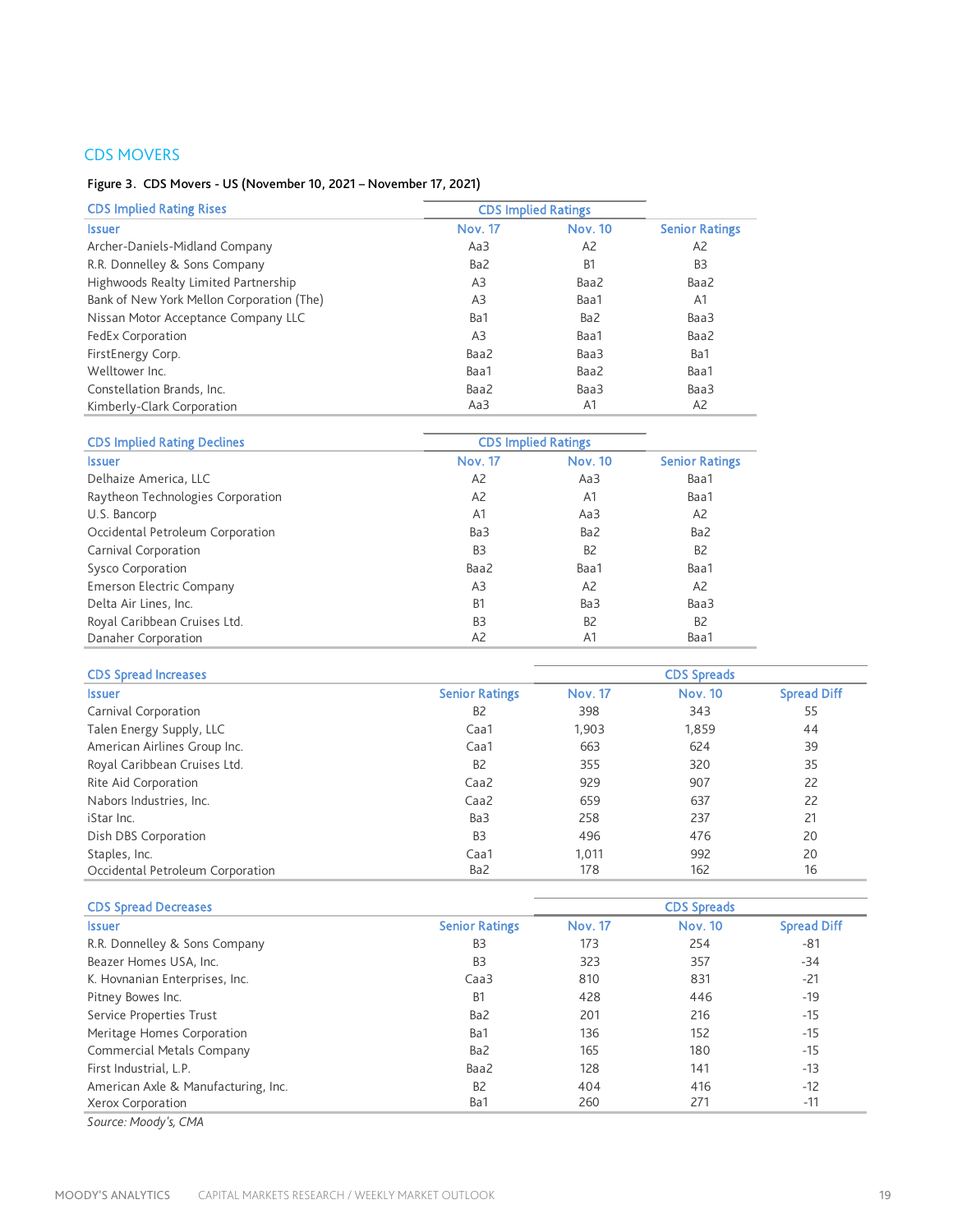# CDS Movers

# Figure 4. CDS Movers - Europe (November 10, 2021 – November 17, 2021)

| <b>CDS Implied Rating Rises</b>  | <b>CDS Implied Ratings</b> |                |                       |
|----------------------------------|----------------------------|----------------|-----------------------|
| <b>Issuer</b>                    | <b>Nov. 17</b>             | <b>Nov. 10</b> | <b>Senior Ratings</b> |
| Legrand France S.A.              | Aa2                        | A3             | A3                    |
| Santander UK plc                 | Aa1                        | Aa3            | A1                    |
| Santander Financial Services plc | Aa1                        | Aa3            | A1                    |
| Dexia Credit Local               | Baa2                       | Baa3           | Baa3                  |
| Daimler AG                       | A3                         | Baa1           | A3                    |
| Merck KGaA                       | Aaa                        | Aa1            | A3                    |
| BAWAG P.S.K. AG                  | Baa1                       | Baa2           | A2                    |
| ArcelorMittal                    | Ba1                        | Ba2            | Baa3                  |
| thyssenkrupp AG                  | Ba3                        | <b>B1</b>      | B <sub>1</sub>        |
| Linde GmbH                       | Aaa                        | Aa1            | A <sub>2</sub>        |

| <b>CDS Implied Rating Declines</b>    | <b>CDS Implied Ratings</b> |                |                       |
|---------------------------------------|----------------------------|----------------|-----------------------|
| <b>Issuer</b>                         | <b>Nov. 17</b>             | <b>Nov. 10</b> | <b>Senior Ratings</b> |
| Societe Generale                      | A1                         | Aa2            | A1                    |
| ASML Holding N.V.                     | Baa1                       | A <sub>2</sub> | A <sub>2</sub>        |
| Barclays PLC                          | Baa2                       | Baa1           | Baa2                  |
| Banco Bilbao Vizcaya Argentaria, S.A. | A2                         | A1             | A3                    |
| UniCredit S.p.A.                      | Baa3                       | Baa2           | Baa1                  |
| <b>Natixis</b>                        | A <sub>1</sub>             | Aa3            | A <sub>1</sub>        |
| Lloyds Bank plc                       | Aa3                        | Aa2            | A <sub>1</sub>        |
| Commerzbank AG                        | A <sub>3</sub>             | A <sub>2</sub> | A <sub>1</sub>        |
| Danske Bank A/S                       | Aa3                        | Aa2            | A <sub>3</sub>        |
| Deutsche Telekom AG                   | A1                         | Aa3            | Baa1                  |

| <b>CDS Spread Increases</b>     |                       |                | <b>CDS Spreads</b> |                    |
|---------------------------------|-----------------------|----------------|--------------------|--------------------|
| <b>Issuer</b>                   | <b>Senior Ratings</b> | <b>Nov. 17</b> | <b>Nov. 10</b>     | <b>Spread Diff</b> |
| Boparan Finance plc             | Caa1                  | 1.463          | 1,232              | 232                |
| Iceland Bondco plc              | Caa <sub>2</sub>      | 584            | 552                | 32                 |
| Piraeus Financial Holdings S.A. | Caa <sub>2</sub>      | 548            | 521                | 28                 |
| National Bank of Greece S.A.    | B <sub>3</sub>        | 244            | 217                | 27                 |
| British Telecommunications Plc  | Baa2                  | 122            | 101                | 22                 |
| Telecom Italia S.p.A.           | Ba2                   | 195            | 178                | 17                 |
| Sappi Papier Holding GmbH       | Ba2                   | 339            | 325                | 14                 |
| Novafives S.A.S.                | Caa <sub>2</sub>      | 733            | 722                | 11                 |
| ASML Holding N.V.               | A <sub>2</sub>        | 50             | 40                 | 10                 |
| Smiths Group plc                | Baa2                  | 61             | 52                 | 9                  |

| <b>CDS Spread Decreases</b>      |                       |                | <b>CDS Spreads</b> |                    |
|----------------------------------|-----------------------|----------------|--------------------|--------------------|
| <b>Issuer</b>                    | <b>Senior Ratings</b> | <b>Nov. 17</b> | <b>Nov. 10</b>     | <b>Spread Diff</b> |
| Vedanta Resources Limited        | B <sub>3</sub>        | 708            | 804                | $-96$              |
| thyssenkrupp AG                  | B <sub>1</sub>        | 199            | 224                | $-25$              |
| Legrand France S.A.              | A <sub>3</sub>        | 31             | 45                 | $-15$              |
| Vue International Bidco plc      | Ca                    | 580            | 594                | $-14$              |
| CMA CGM S.A.                     | B <sub>2</sub>        | 282            | 292                | $-11$              |
| Santander UK plc                 | A <sub>1</sub>        | 25             | 34                 | -9                 |
| Santander Financial Services plc | A <sub>1</sub>        | 25             | 34                 | -9                 |
| Jaguar Land Rover Automotive Plc | B <sub>1</sub>        | 337            | 344                | $-7$               |
| Dexia Credit Local               | Baa3                  | 65             | 68                 | $-4$               |
| KBC Group N.V.                   | Baa1                  | 61             | 65                 | $-4$               |

*Source: Moody's, CMA*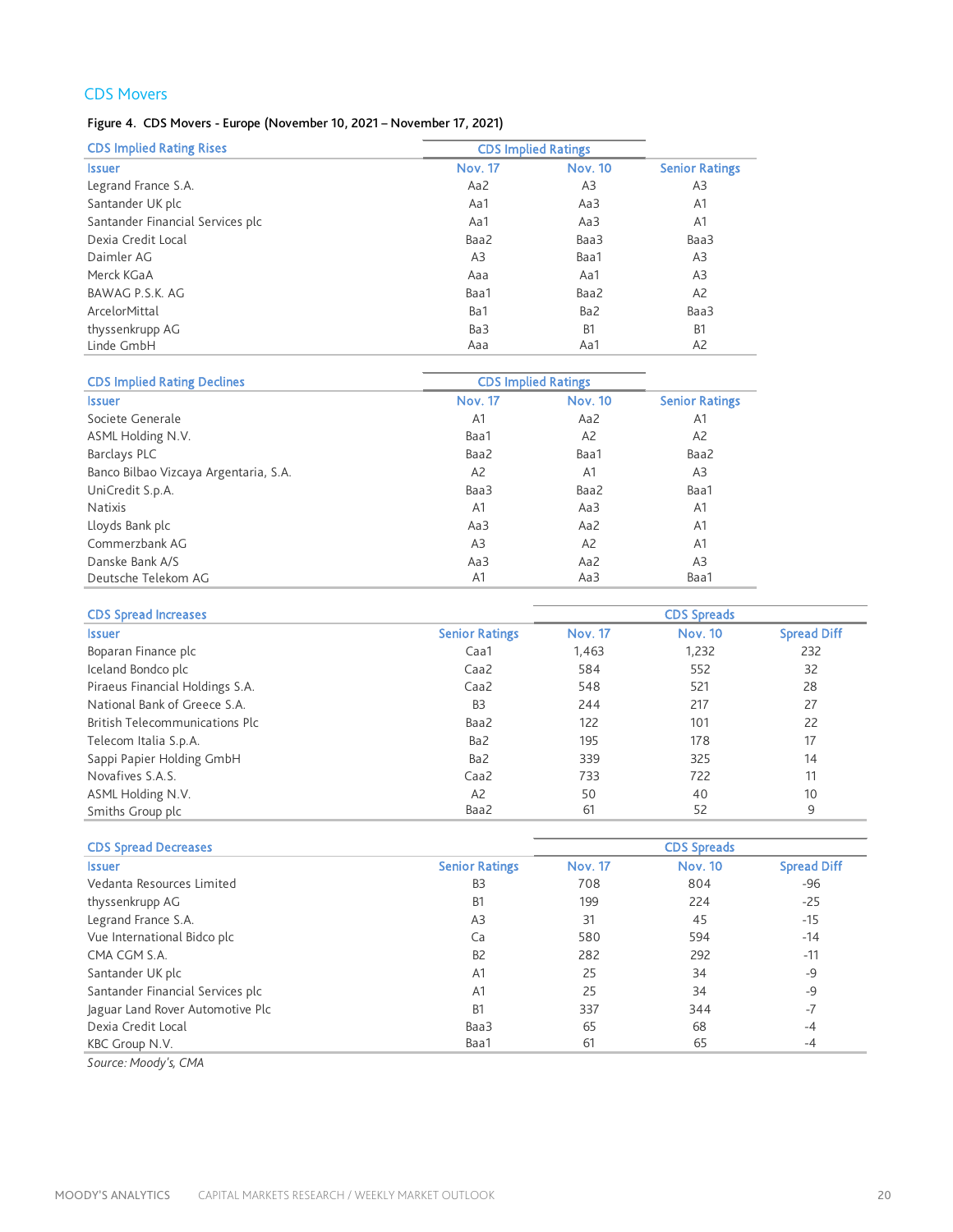### **ISSUANCE**





# Figure 6. Market Cumulative Issuance - Corporate & Financial Institutions: Euro Denominated

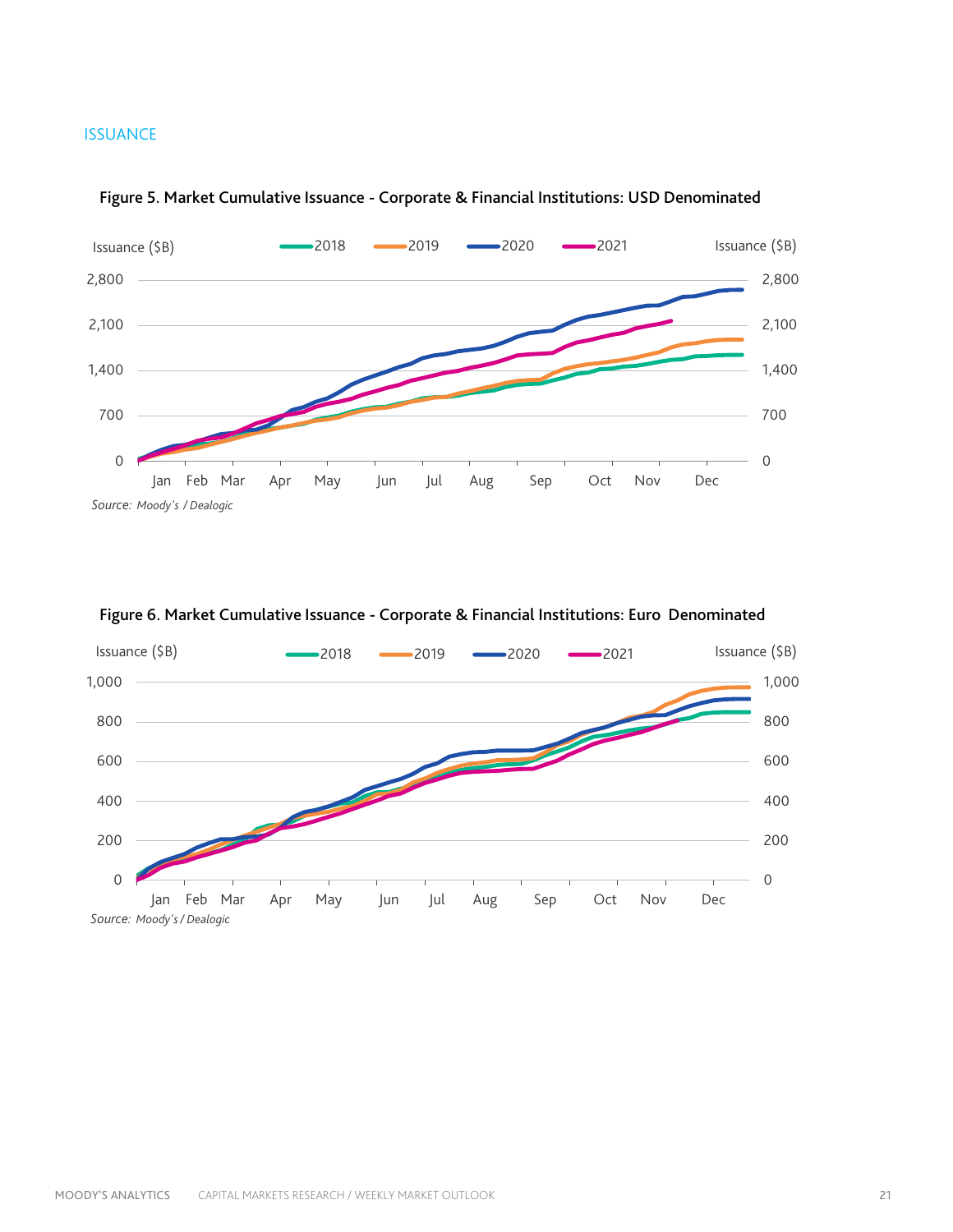# **ISSUANCE**

|              | <b>USD Denominated</b> |                         |               |  |
|--------------|------------------------|-------------------------|---------------|--|
|              | Investment-Grade       | High-Yield              | $Total*$      |  |
|              | Amount<br>\$B          | Amount<br>\$B           | Amount<br>\$B |  |
| Weekly       | 27.941                 | 16.900                  | 46.376        |  |
| Year-to-Date | 1,507.132              | 592.896                 | 2,167.037     |  |
|              |                        | <b>Euro Denominated</b> |               |  |
|              | Investment-Grade       | High-Yield              | $Total*$      |  |
|              | Amount<br>\$B          | Amount<br>\$B           | Amount<br>\$B |  |
| Weekly       | 12.789                 | 4.446                   | 17.339        |  |
| Year-to-Date |                        | 150.581                 |               |  |

# Figure 7. Issuance: Corporate & Financial Institutions

\* Difference represents issuance with pending ratings.

*Source: Moody's/ Dealogic*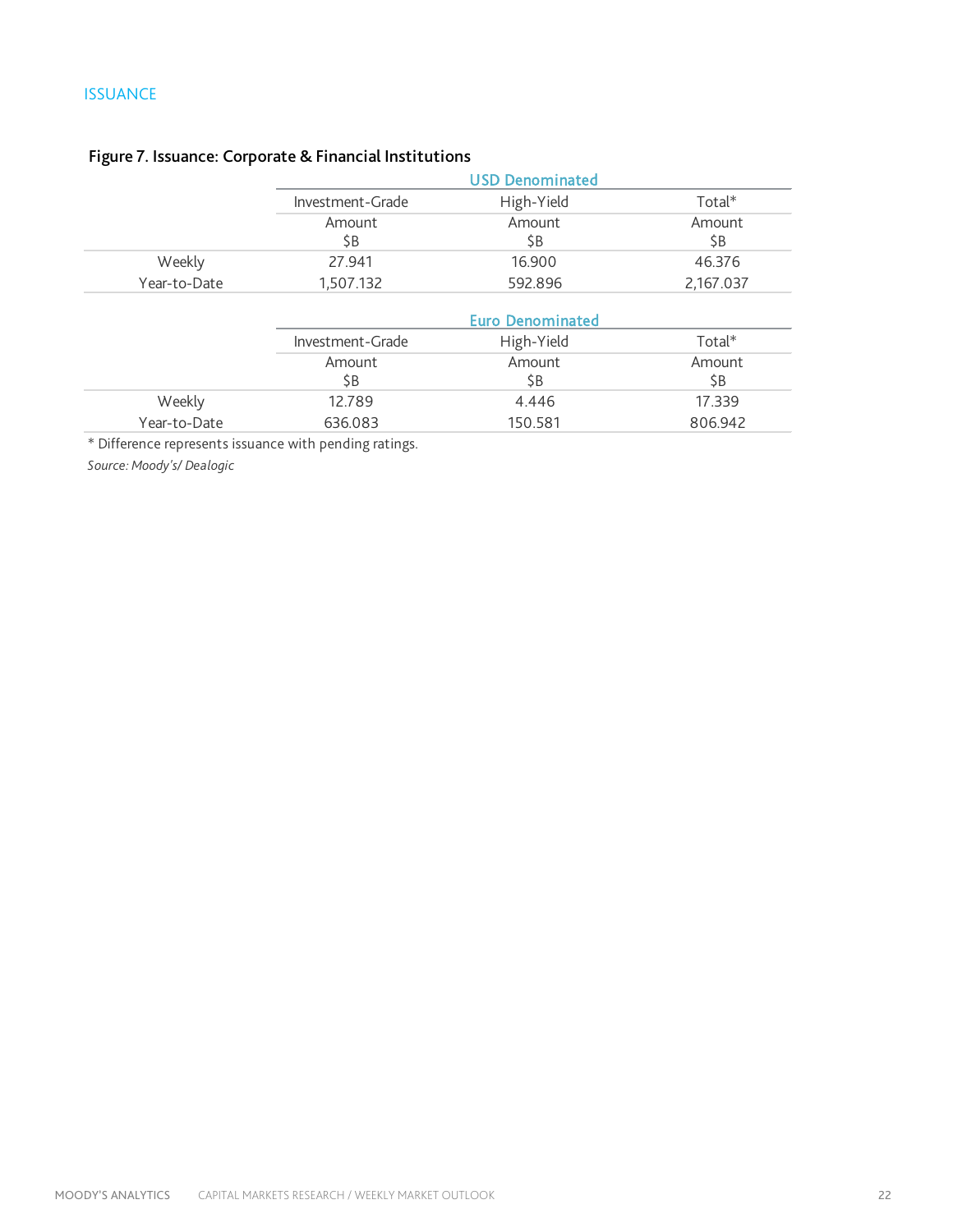To order reprints of this report (100 copies minimum), please call 212.553.1658.

Report Number: 1311565 Contact Us

Editor Reid Kanaley help@economy.com

Americas +1.212.553.1658 clientservices@moodys.com

Europe +44.20.7772.5454 clientservices.emea@moodys.com

Asia (Excluding Japan) +85 2 2916 1121 clientservices.asia@moodys.com

Japan +81 3 5408 4100 clientservices.japan@moodys.com